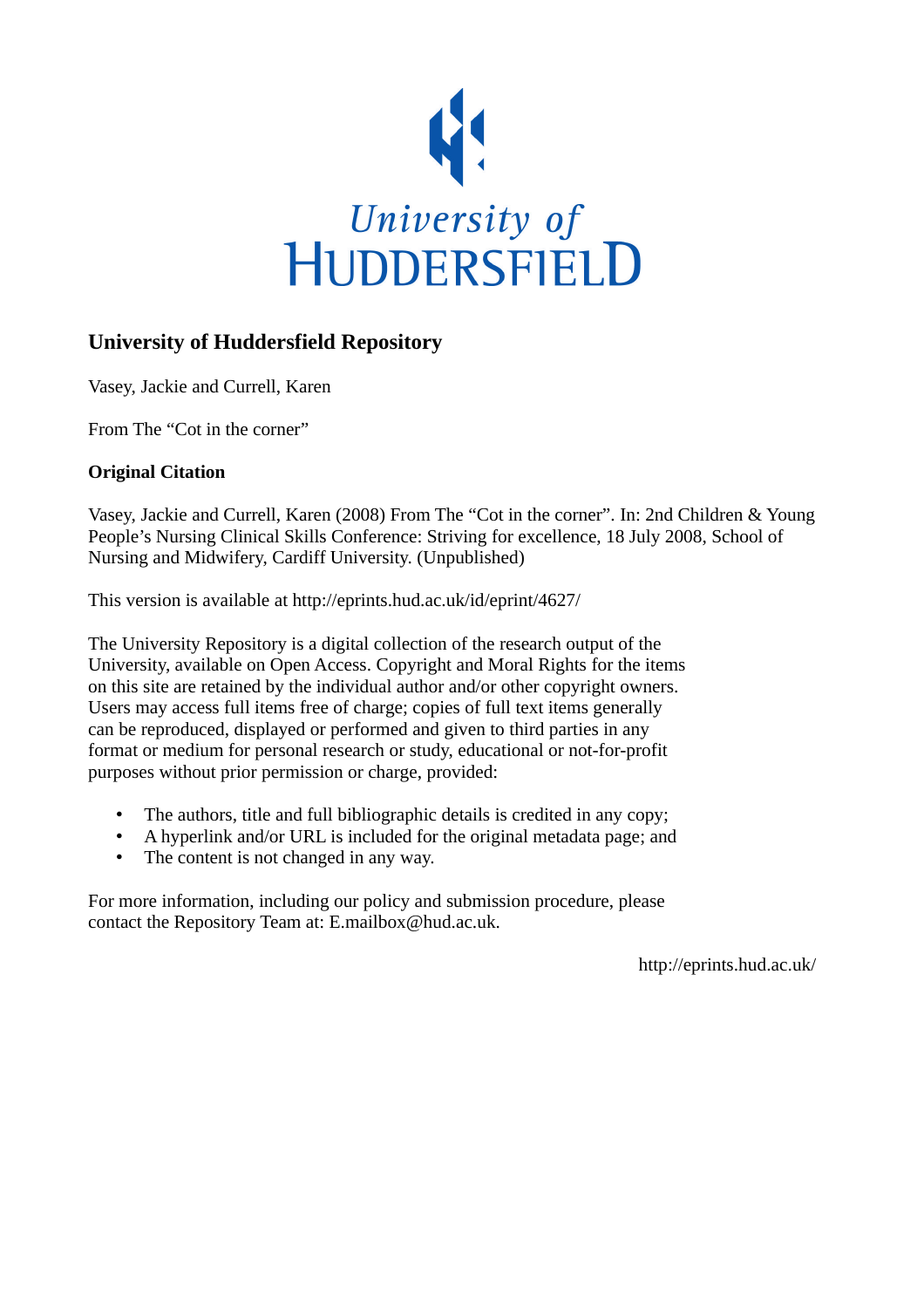

**Cardiff School of Nursing and Midwifery Studies Children & Young People**

# **2nd Children & Young People's Nursing Clinical Skills Conference**  *Striving for excellence*

18<sup>th</sup> July 2008 School of Nursing and Midwifery Children and Young Peoples Nursing Cardiff University

# ABSTRACTS

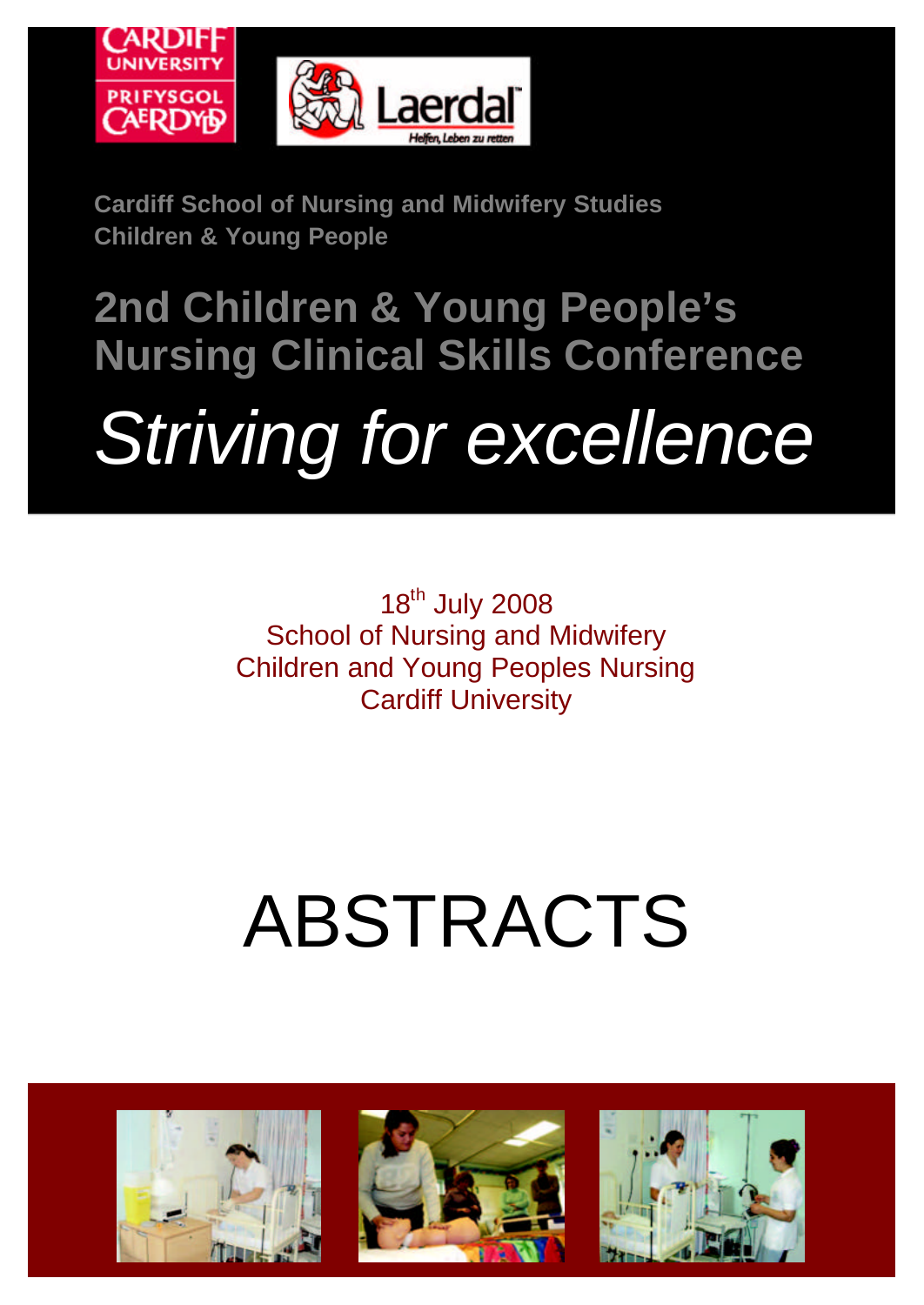# **PLENARY SESSIONS**

#### **Toby Mohammed**

We have invited Toby to open the plenary sessions due to his national contribution to the development of clinical skills in children and young peoples nursing, though his role as coeditor of Practices in Children's Nursing. Toby has a background within both clinical practice and academic roles and he is now Senior Nurse for Practice Development at Greater Glasgow and Clyde NHS Board.

Toby's experience and his contribution to education and clinical practice within Scotland place's him in a prime position to consider the future development of clinical skills within children's nursing.

We would like to take this opportunity to thank Toby for addressing the conference.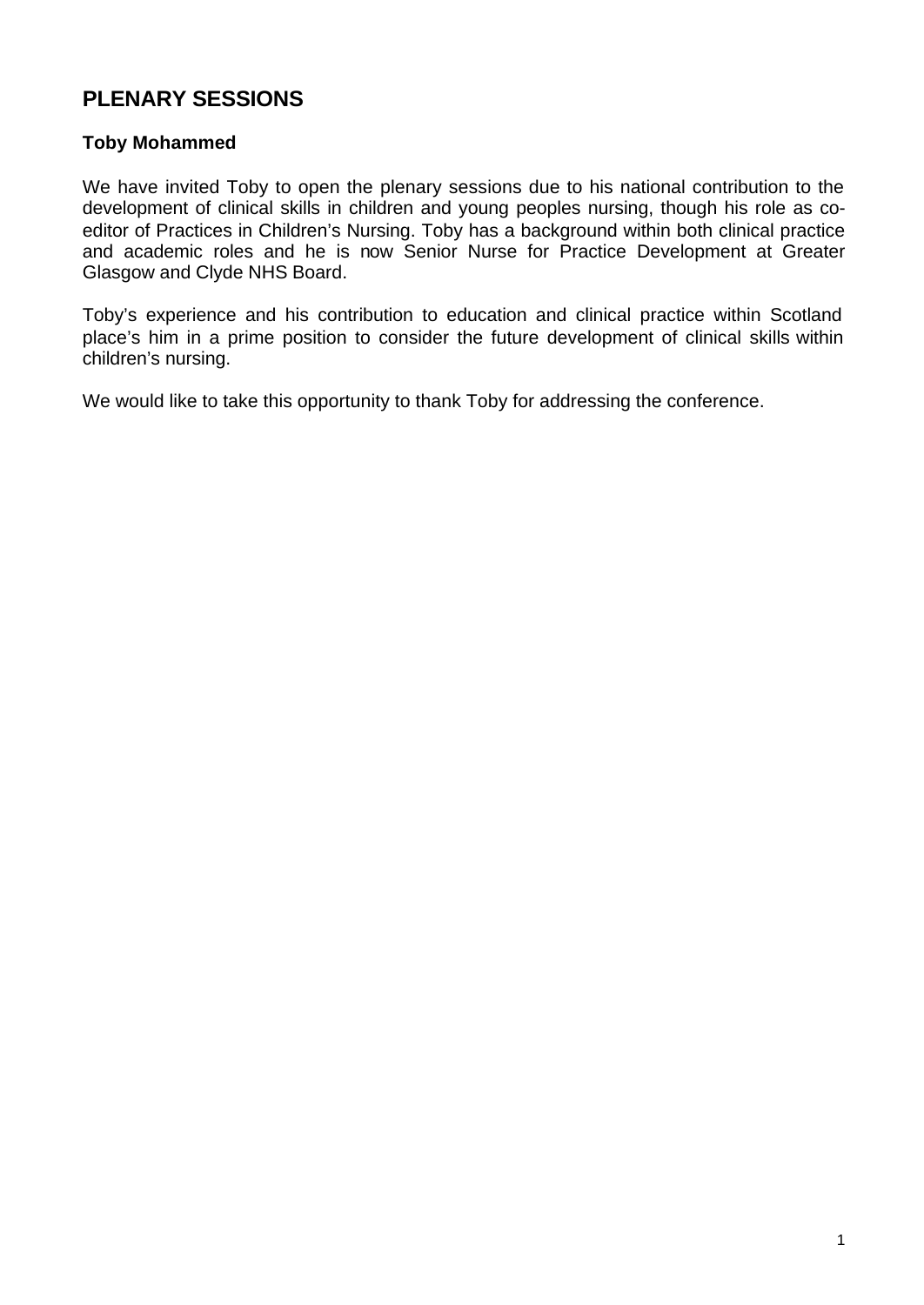**Jane Davies, Lecturer and Professional Head, Children and Young People, and Pam Stead, Lecturer in Occupational Therapy, School of Healthcare Studies, Cardiff University.** 

#### **Developing Inter-professional Clinical Skills within the Child Branch and Occupational Therapy Curricula.**

#### **Abstract**

In recent years principles for children and young people's health care services have been agreed by various professional bodies, voluntary, parent groups and children's welfare organisations COT (2003), COT (2007). These have been incorporated into the National Service Frameworks for England and Wales (DoH, 2004; WAG, 2005). There are also numerous Royal College of Paediatrics and Child Health and Royal College of Nursing guidance and standard setting documents. These include guidance including: better communication and coordination of children and young people's public services, child and family empowerment, services closer to the child's home, children only being admitted to hospital if medically required to do so, the importance of considering developmental issues with the provision of age appropriate services, and an increasing emphasis upon preventative health and health promotion strategies (CYPSS, 2005; RCN, 2003, 2004; RCPCH, 2003a, 2003b; COT 2003;COT;2003; Riley 2007).

With increasing medical technological advances, particularly in neonatal care, along with enhanced care giving practices and new medical treatments, children and young people with chronic illnesses are living longer, requiring more complex and continuing care needs to be addressed into adulthood (Edmond & Eaton 2004). To enable the effective delivery of high quality integrated partnership services for children and young people staff need to be educated and skilled to develop the leadership, research and clinical competencies to achieve this. The Children's National Service Frameworks for England (DoH 2004) and Wales WAG (2005) emphasise that children and young people should receive high quality evidence based care that is appropriate to meet their specific needs and delivered by staff that have the right knowledge base, expertise and skills (WAG 2006).

In terms of preparing health care professionals for practice there has been a resurgence in skills focused teaching and learning activity. The emergence of simulated learning has provided students with an opportunity to enhance their skills in a safe and inter professional environment with some degree of realism. The real challenge however lies in the development and delivery of skills for practice in this environment. In December 2007 the Nursing and Midwifery Council endorsed the use of simulated clinical skills teaching, following an evaluative project, which explored the usefulness of this type of educational approach. Currently within children's nursing and occupational therapy practice some difficulties can arise in the context of the availability of skills acquisition, due to a number of factors including, the limited number of available children's placements, the number of students on practice at any one time and the need for compulsory fieldwork supervision and mentorship (NAPOT 2003). In allied health disciplines such as occupational therapy students encounter few placement opportunities centred specifically on the care of children, young people and families.

This project seeks to enhance inter professional student learning between both professions through the utilisation and development of realistic and professional digital video vignettes which specifically simulate a variety of situations related to children and young people's health and illness. The availability of such material via the University's virtual learning environment will give students unlimited access to review, analyse and reflect upon a variety of simulated scenarios before undertaking an e-learning activity and problem based learning scenarios. For example: a small group of students will individually view a digital scenario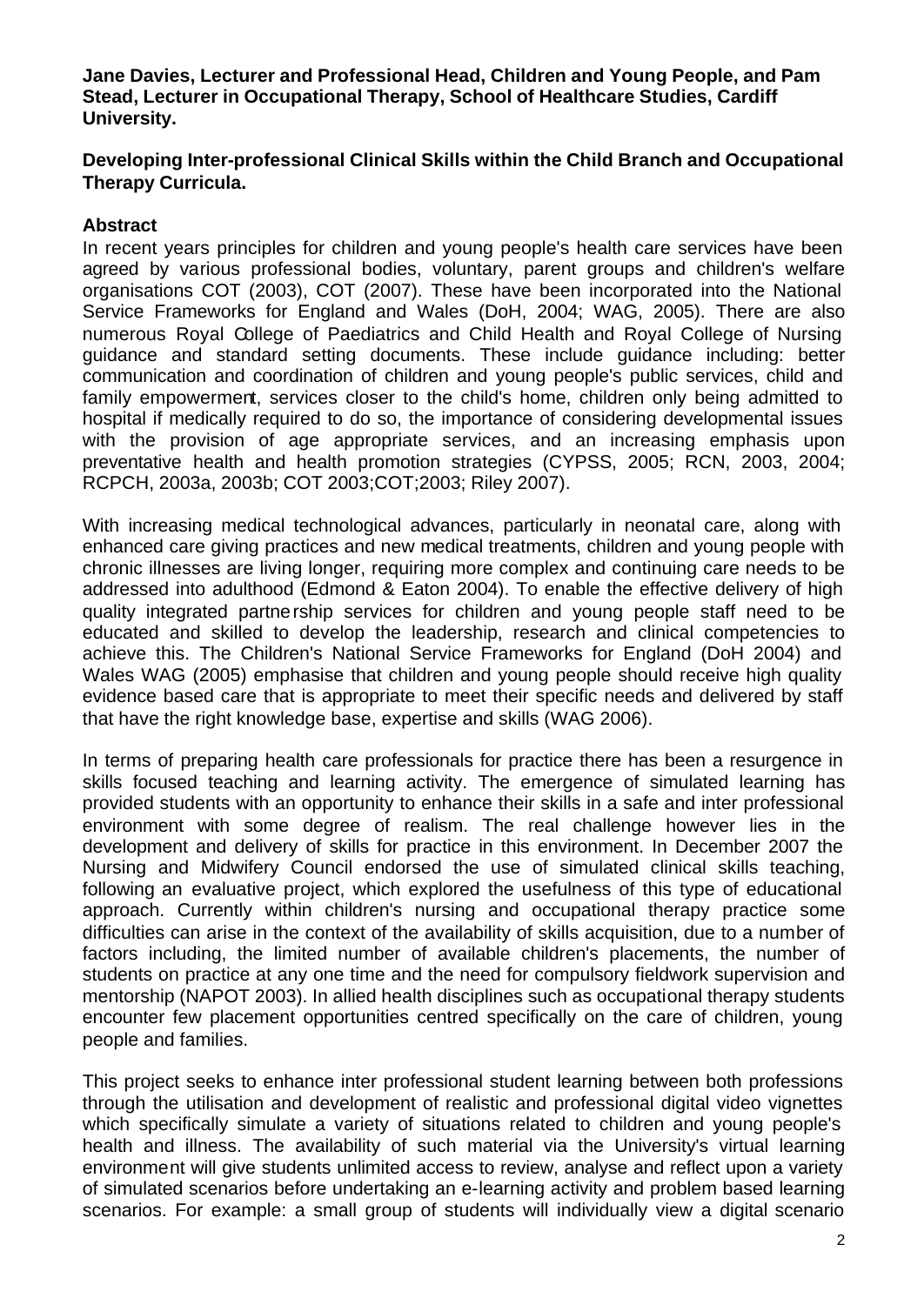(simulating real life experiences) and then dialogue on emerging issues through a series of electronic group discussion to explore the implications and relevance to their clinical practice. Following this, the students will produce a variety of presentations including group posters, small group presentations enabling them to share knowledge and professional expertise with their inter-professional peer groups. When the evaluation is completed this collaborative initiative could be extended and applied to other health professions such as physiotherapy and social work, where professional competence is central to practice.

This inter-professional initiative in a research led learning and teaching environment provides us with an exciting opportunity to be innovative for a number of reasons:

- It allows the concept of simulation in relation to children and young people to be more readily available for a wider inter-professional audience through the medium of the virtual learning environment
- It provides a sustainable means of creating up to date, topical and relevant situations that can be viewed, analysed and reflected upon and subsequently applied to a variety of practice settings
- Realistic family centred situations can be provided which do not require the ethical consideration that would be mandatory if real practice settings were to be filmed. Added to this there is no impingement upon the care given to 'real live' patients and their families
- The sharing of resources across schools could provide a stimulating and innovative way forward in the area of multi professional teaching and learning. This type of learning is seen as central to the development of health care services in the 21st century (WAG 2006, HPC 2005)

#### References

Children and Young People's Specialised Service Project (CYPSS) (2005) All Wales Universal Standards for Children and Young People's Specialised Healthcare Services: Consultation Document Cardiff: Welsh Assembly Government

COT (2003). Professional Standards in Occupational Therapy Practice. London: College of Occupational Therapists .

COT (2003) Occupational Therapy defined as a complex intervention. London: College of Occupational Therapists.

COT (2007). Building the Evidence for Occupational Therapy: Priorities for Research. London: College of Occupational Therapists.

Department of Health (2004) National Service Framework for Children, Young People and Maternity Services. London: DoH

Edmond A, Eaton N (2004) Supporting children with complex health care needs and their families-an overview of the research agenda. Child: Care, Health and Development, 30, 3, 195-199.

NAPOT (2003). Doubly Disadvantaged: Waiting lists for children with developmental coordination disorder. London: National Association of Paediatric Occupational Therapists.

Riley .J (2007) Enabling Everyday Lives: A report into occupational therapy in social services departments in Wales. London: College of Occupational Therapists.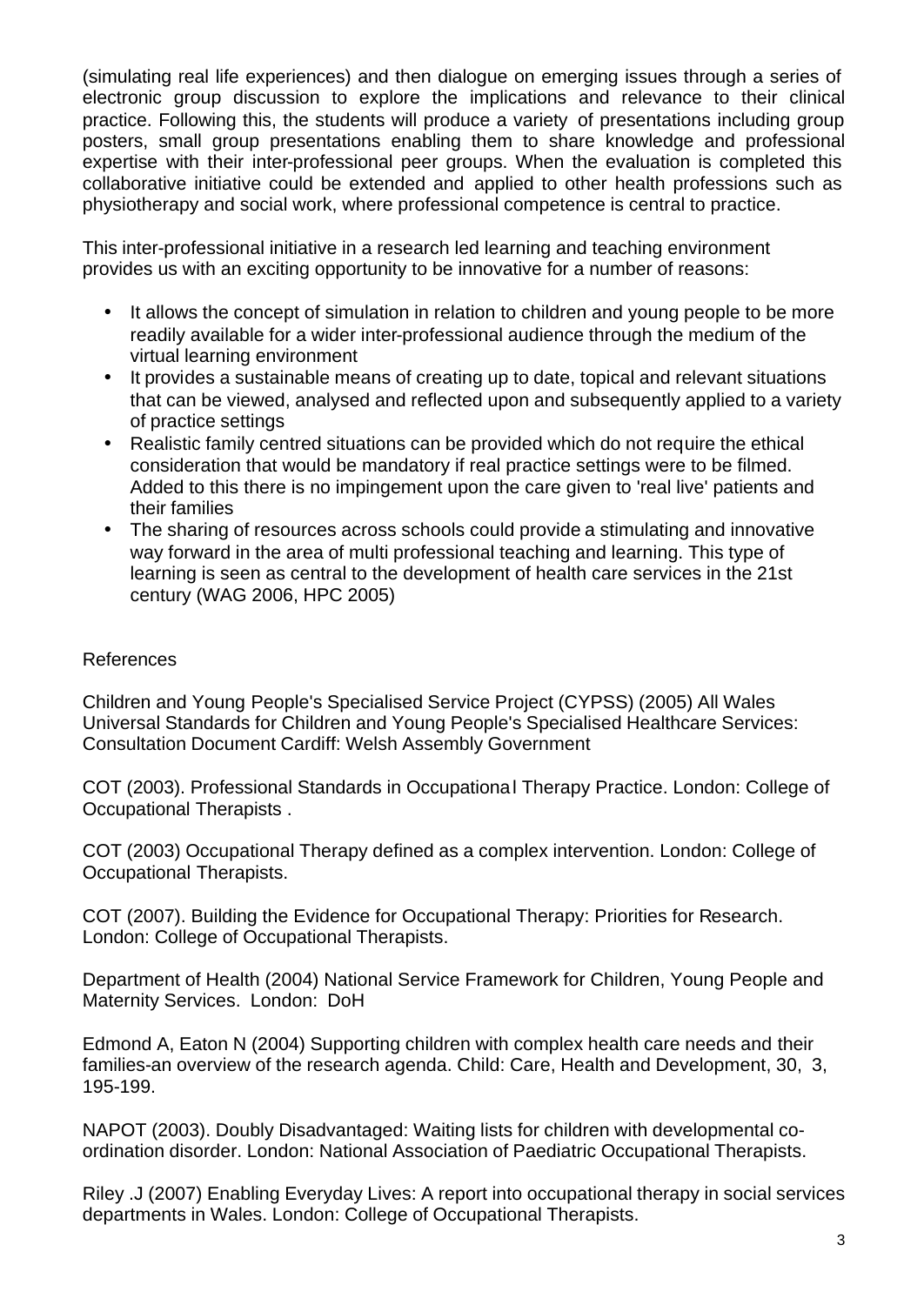Royal College of Nursing (2004) Services for Children and Young People: preparing nurses for future roles: RCN Guidance. London: RCN Publications

Royal College of Nursing (2003) Children and Young Peoples Nursing: a philosophy of care. Guidance for Nursing. London: RCN Publications

Royal College of Paediatrics and Child Health (2003a) Healthcare for Adolescents. London: RCPCH

Royal College of Paediatrics and Child Health (2003b) Specialist Health Services for Children and Young People: a guide for primary care. London: RCPCH

Welsh Assembly Government (2005) National Service Framework for Children, Young People and Maternity Service in Wales. Cardiff: WAG

Welsh Assembly Government (2006). A Therapy Strategy for Wales. The contribution of the Therapy Services to Transforming the delivery of Health and Social Care in Wales. Cardiff: WAG

# **Biography**

#### Jane Davies

After undertaking initial preparation in Yorkshire and London, Jane worked in a variety of children's settings around the UK for a period of fifteen years. In 1995 she moved into education and worked for six years at Chester College gaining a first degree mainly in social science/policy from the Open University, followed by PGCE. In 2001 she moved to Cardiff and has worked on a variety of programmes and projects over the last seven years. Her key interests centre around clinical skills in children's nursing, young people and mental health problems and legal and ethical issues in the context of children and young people. In developing further knowledge in relation to the latter, she gained legal masters in medical practice from Cardiff Law School. In 2002 with Dave Clarke her colleague she won a Florence Nightingale travel scholarship to Australia to explore the use of simulated learning in children's nursing. She has since played a significant part in the development of the skills laboratory here in Cardiff and continues to strive to implement new and innovative approaches to teaching and learning in this context. In June 2007 she was a co-organiser in the last national conference held at Cardiff University exploring simulated learning in children's nursing. She is currently Professional Head for Children and Young People and represents the University on a number of groups, including the All Wales Senior Nurse Forum for children and young people.

#### Pam Stead

Pam qualified as an occupational therapist just as the profession was starting to relinquish fluffy bunnies and basket weaving, and has experienced huge changes in occupational therapy practice and theory. She has worked in a wide range of occupational therapy settings, including social services, overseas and the NHS at district health officer level. Pam has worked in higher education for the past ten years and is a lecturer in the Department of Occupational Therapy, Cardiff University. She holds an MSc in Medical Education. Her professional interests include problem based learning, interprofessional education, reflective practice and practice based learning.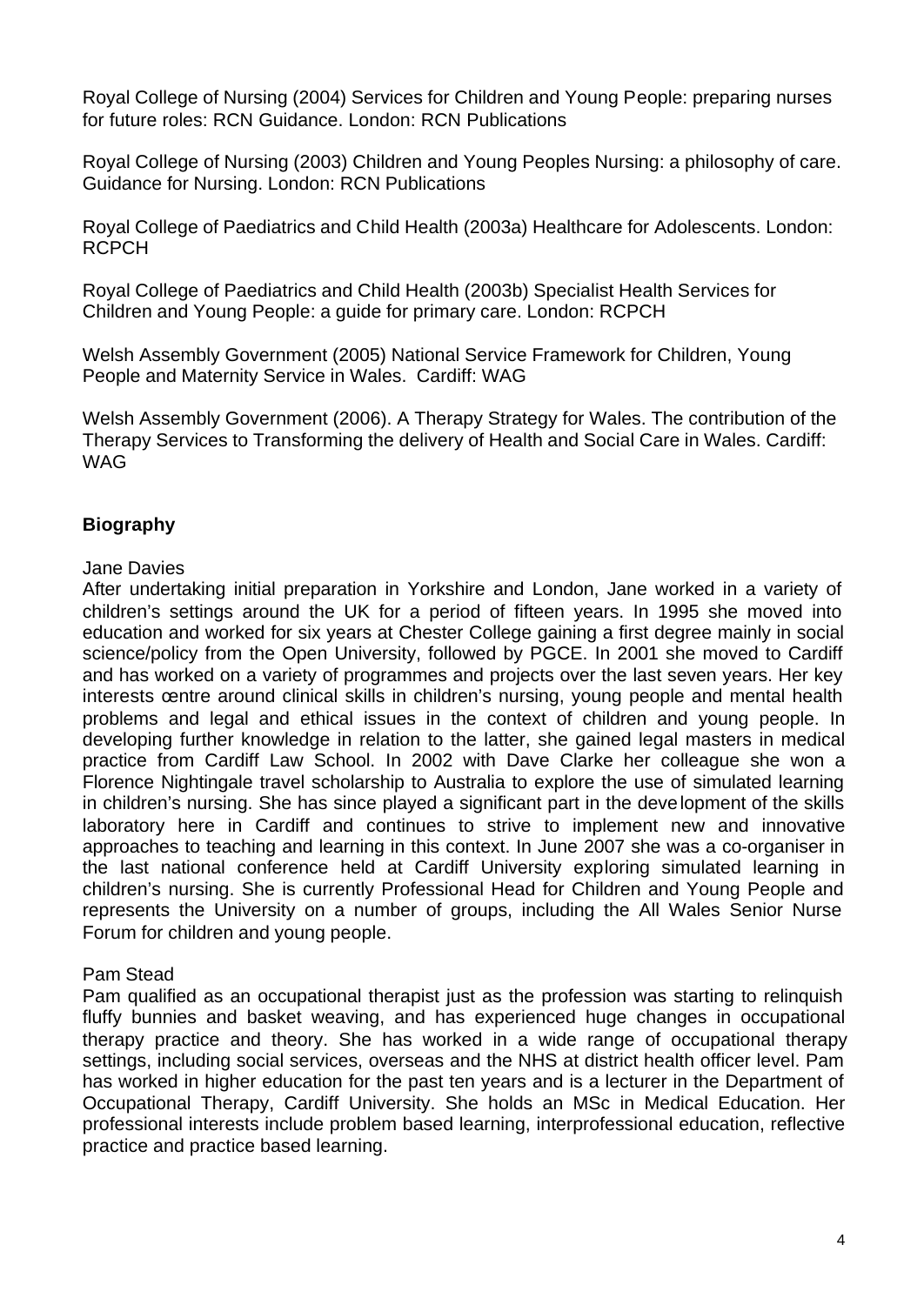#### **Melanie Robbins and Joy McGinnity, Lecturers in Children's Nursing, Leeds University.**

This presentation will explore the development of OSCE's within the curriculum and the challenges and benefits for nurse education.

### **Biographies:**

Melanie Robbins worked on a children's surgical ward before undertaking her community nursing degree. She then worked as a Health Visitor before moving into nurse education. She is currently Programme Manager for the BSc (Hons) Nursing (Child) Programme at Leeds University.

Joy McGinnity worked in adult areas before moving to children's nursing practice and then into education. She worked as a Clinical Teacher for ten years and is now a Nursing Lecturer on the Children's courses at Leeds University.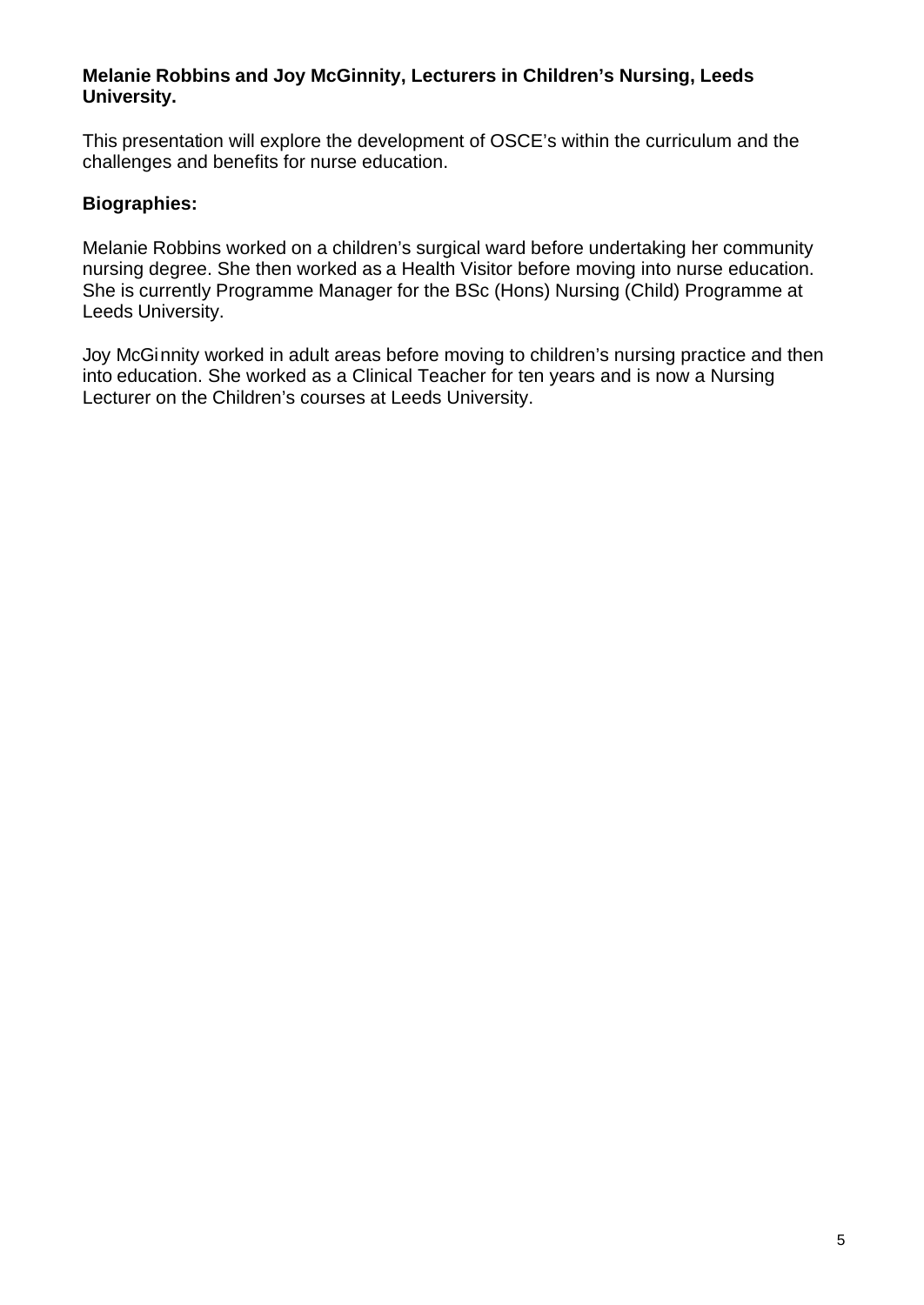#### **Kathryn Summers Senior Lecturer and Professional Lead and Sarah Kingsland Lecturer/Practitioner. Child Nursing, Department of Health Well being and the family, Faculty of Health and Social Care, Canterbury Christ Church University**

#### **The Canterbury Experience of Simulation in Children's Nursing**

Simulation is an approach to teaching and learning which is gaining a greater emphasis within nurse education. This has been fuelled by the Nursing and Midwifery Council's (NMC) decision to identify a baseline standard for using simulation safely and its inclusion as a contributory part to practice learning (Nursing and Midwifery Council (2006).

Recent reports have also stressed it is important for children to be cared for by those who are specifically trainee and qualified (Bristol Inquiry 2001). Children are not merely small versions of adults (House of Commons Select Committee 1997) and therefore the skills needed by those who care for them need to be acquired in appropriate settings. For child nursing students this can be a particular problem, given the limited opportunities for placement in specific children's area throughout training. It is not unusual for child nursing students to make reference in evaluations to their lack of confidence in relation to clinical skills. Additional ways are needed to help these students acquire and gain confidence in skills they will need when caring br children. One such approach is through the use of simulated learning.

The use of simulation has been incorporated into The Child in Acute Hospital Services module within the pre-registration child nursing programme at Canterbury Christ Church University.

The practical sessions students experience during their studies need to be as close to real life situations as the teaching staff and technicians can make them. With the help of advanced teaching aids like SimBaby, the University offers students a learning environment of the highest quality.

Simulation does offer a strategy for learning and assessment to enhance clinical competence. It enables a learning environment to be created that is interactive and mirror as far as possible the real life clinical situation. Simulation experience can be created to promote the development of a reflective practitioner. Emphasis can be placed upon supporting the learner to plan, act, evaluate and re-conceptualise a situation to leading changes in behaviour and personal values (Bradley, 2003). Although simulation cannot replicate the clinical context its use in the education and training of health service personnel can mirror this approach by providing a non-threatening and safe environment. This presentation presents some of the advantages and issues for consideration in relation to its effectiveness as a teaching and learning method.

#### References

Bradley P (2003) Simulation in clinical learning, Medical Education 37 (pg 1-5)

Bristol Royal Infirmary Inquiry.http://www.bristol-inquiry.org.uk. Final Report. (Accessed 20th February, 2008)

House of Commons Select Committee (1997) Health Services for Children and Young People in the Community- Home and School, London, The Stationery Office

Nursing and Midwifery Council (2006) NMC announces simulation and practice learning project (Press release 38/2006) July 2006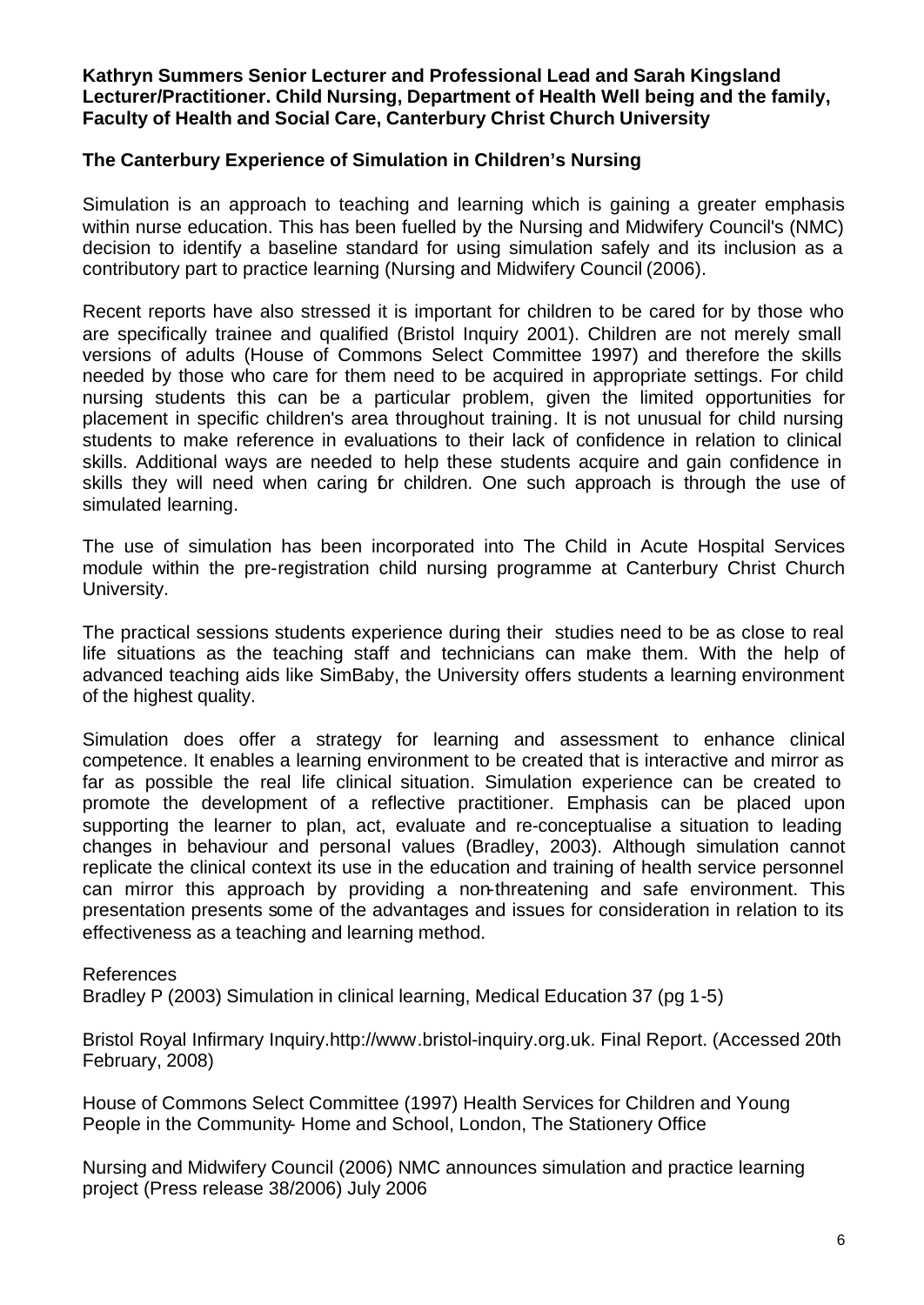# **Biographies**

#### Kathryn Summers

Kath graduated from Leeds College of Health in 1994 as a children's nurse with a Diploma in nursing studies. Following this pre-registration course Kath continued with her studies at Leeds University and graduated in 1996 with a BSC Honours degree in Nursing Studies. Kath's clinical background includes the specialty of acute Paediatric nursing, Paediatric Nephro- urology nursing, Paediatric Intensive Care and Paediatric Palliative Care. She has worked in two large University Teaching hospitals - St James and Leeds General Infirmary and also Great Ormond Street Hospital for children.

Kath entered Higher Education in 2004 after gaining wide knowledge and skills from her clinical experience at senior level. Kath plays a significant role within the child nursing and Inter professional programme teaching in particular Acute Paediatric Nursing, Clinical skills and the Anatomy and Physiology of Children.

#### Sarah Kingsland

Sarah started with Canterbury Christ Church University in September 2005 as a part time lecturer within the child nursing team. In this role she teaches on the pre-reg IPL programme and on post-reg Continuing Professional Development modules. Sarah continues to work part time in clinical practice at The Children's Hospital Lewisham.

Since qualifying as a Children's Nurse Sarah has worked in various NHS Trusts including Guy's Hospital, Medway Maritime Hospital and the Children's Hospital Lewisham. Sarah has worked in various hospital-based roles within paediatrics, predominantly within neurology, general paediatrics, paediatric surgery, PICU, paediatric A&E and practice development and education.

Sarah continues to study alongside her work, attaining academic qualification within children's nursing, critical care and education, her areas of interest and expertise.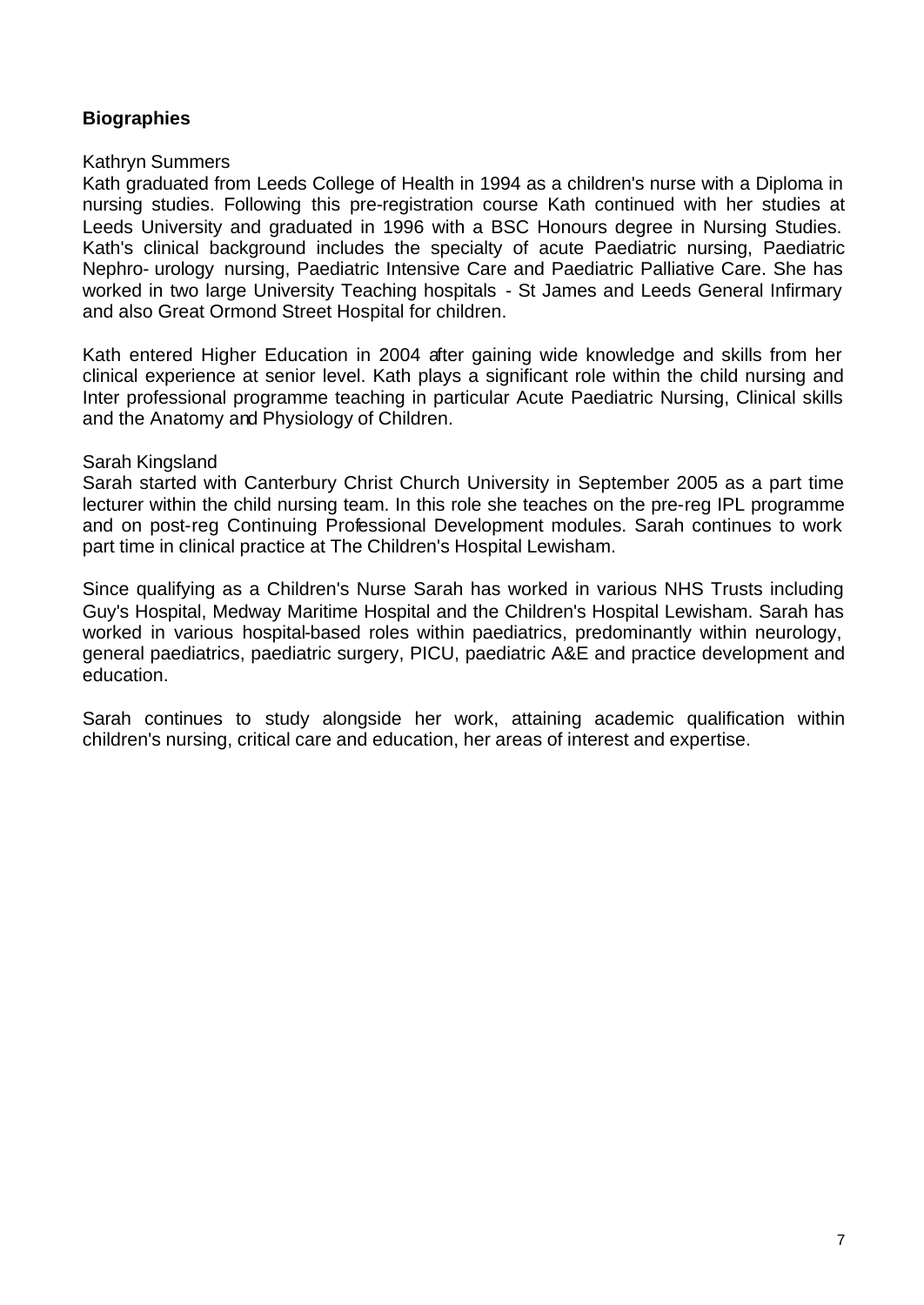#### **Nicola Rooke, Seconded Lecuturer and Senior Staff Nurse and Julia Tod, Lecturer in Children and Young Peoples Nursing, School of Nursing and Midwifery, Cardiff University.**

#### **Supporting Scenario Development: The importance of documentation.**

Our experience of using simulation as a method of teaching clinical skills in children's nursing has reinforced our belief that the experience has to be as realistic as possible for the student to maximize the learning opportunities available. One area within our clinical skills programme, which needed enhancing, was the documentation to support the realism of the scenarios we ha developed.

During the last year Nicola has written a comprehensive multi-disciplinary set of notes and supporting documents for each of our scenarios and has implemented a case, which the students will follow throughout child branch. This presentation will explore the issues encountered in the development of the documentation, the process of development and the enhancement of realism within the scenarios.

# **Biography**

#### Nicola Rooke

I was born and educated in Bristol, I moved to Cardiff in September 1997 in order to commence the Diploma in Nursing (Child) at the University of Wales College of Medicine. On completion of the Diploma in Nursing in September 2000 I started work on the children's unit at The University Hospital of Wales, Cardiff. Since qualifying I have primarily worked on Paediatric South Ward which is a 34 bedded surgical ward catering for children aged 0-14 years, who are having both elective and emergency surgery, specialities include, trauma and orthopaedic, urology, ear nose and throat, general, spinal and neuro surgery. I have also worked on the high dependency unit, and the young persons unit.

Since qualifying in 2000 I have completed a BSC in childhood studies, a diploma in the assessment and management of pain, and also a diploma in teaching and assessment in clinical practice. I am currently undertaking the MSC in Nursing at Cardiff University, having just completed my first year.

During the last year I have participated in a secondment to Cardiff University from practice as a lecturer on the child branch team. I have primarily been involved in the teaching of students once they reach the branch element of their training, however I have also taught students who are in the first year of their training. During my secondment I have been involved in the teaching of clinical skills to students across the three-year programme, and have been able to develop the clinical skills scenarios and update the paperwork.

#### Julia Tod

Julia's clinical nursing practice was mainly in neonatal care in North and South Wales, Glasgow and Nottingham. A joint post (Gwent NHS Trust / UWCM) as children's nursing clinical teacher lead to the current role as nurse lecturer at Cardiff University. Research interests include health behaviours, psychological effects of chronic illness, the role of young carers and application of psychology in health promotion.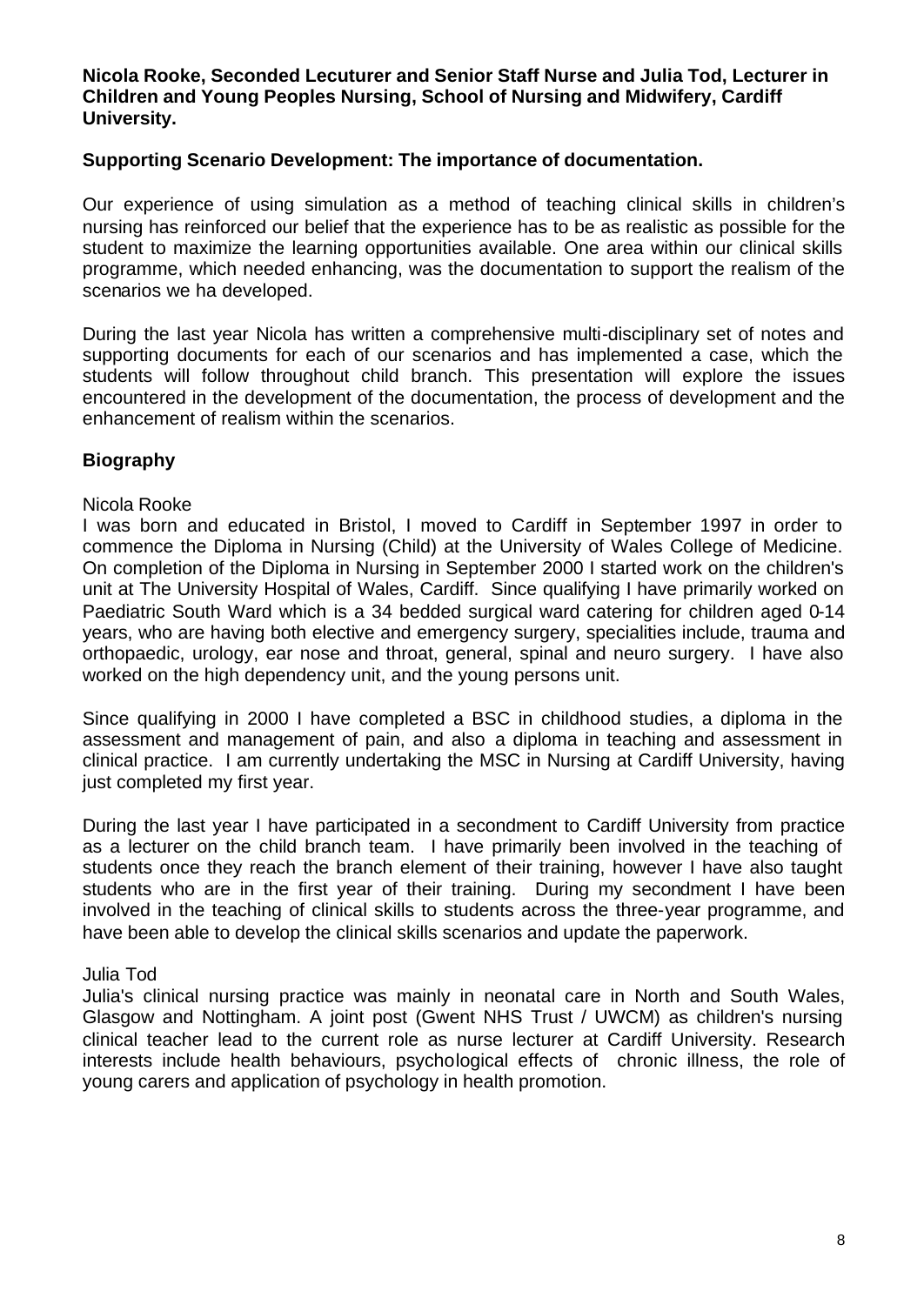#### **Amanda Garrow and Barbara Davies, Senior Lecturers in Children's Nursing, Northumbria University.**

#### **Simulation or Practice Hours?**

The Nursing and Midwifery Council (NMC) produced a circular in November 2007 which stated that;

'Programme providers are to use up to a maximum of 300 hours of the 2300 hours practice component to provide clinical training within a simulated practice learning environment in support of providing direct care in the practice setting.'

This circular is supported by the findings of a recent pilot study conducted by the NMC to test whether simulation could provide a safe and effective means of learning clinical skills. These findings were encouraging, and suggest that as an adjunct to practice learning, learning in a simulated practice setting can provide a safe and effective means of supporting learning and enhancing evidence-based direct care across the four branches.

Whilst student experience and feedback appears overwhelmingly positive about this educational approach one would question whether this is the only driver? Financial incentives, increasing student numbers and increasing pressure upon placements also impact upon the providers of pre-registration nurse education.

This paper plans to present a debate about the issues arising from this initiative and the impact this will have upon student's, educators, practitioners and ultimately upon the service users themselves. This inter-active session will present a balanced debate upon a topical issue which impacts directly upon the delivery of clinical skills in children's nursing, providing the opportunity for our colleagues to express their views.

#### **Biographies:**

Amanda Garrow is a Senior Lecturer in Children's Nursing at Northumbria University. She previously worked in Paediatric Accident and Emergency in hospitals in Nottingham and London.

Barbara Davies is a Senior Lecturer in Children's Nursing at Northumbria University. She also works as a Paediatric Rheumatology specialist nurse at the Royal Victoria Infirmary, Newcastle upon Tyne.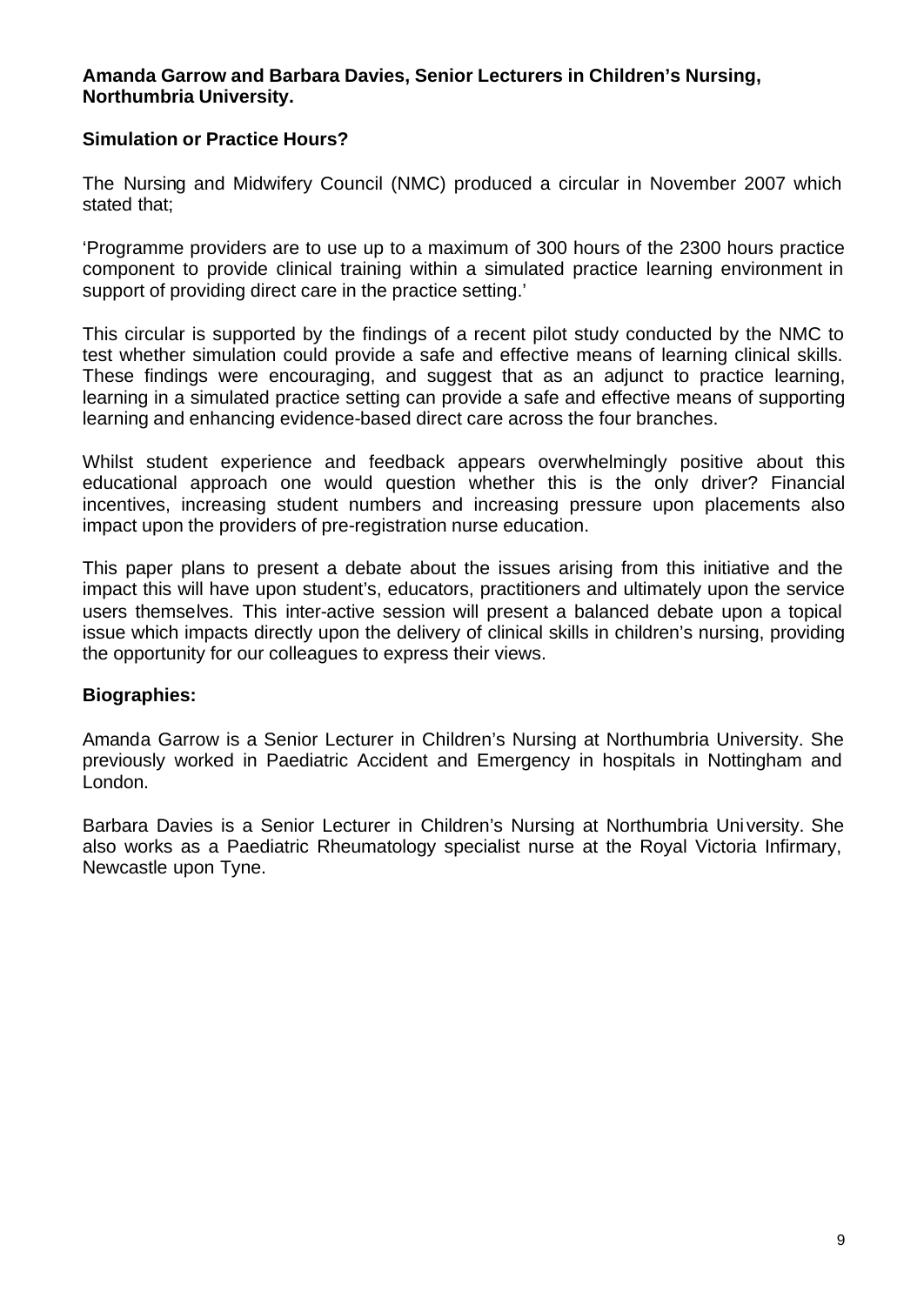#### **Jackie Vasey and Karen Currell, Senior Lecturers, Child Team University of Huddersfield**

#### **From The "Cot in the corner".**

This concurrent session aims to reflect on the development of a "Flexible learning space" in the University of Huddersfield. Following last years conference, I returned to Huddersfield with renewed enthusiasm regarding children's clinical skills provision. Whilst Huddersfield has excellent skills facilities, we literally had "the cot in the corner" in terms of child skills provision.

Since last year we have developed a flexible learning space, which is not ideal, but has some clear advantages. The area is an extra large classroom, where theory is delivered, with a mini children's skills area incorporated. This includes a cot, full traction bed, platform and incubator and child specific documentation. The room is fully equipped with relevant equipment, including Sim baby and other lower fidelity manikins that can be used for simulation. Theory can be delivered and interrupted at any time by demonstration of skills/simulation linked to the subject being taught.

A one dimensional model of a children's ward has also been devised to enable students to demonstrate how they would manage a ward, in terms of allocating bed spaces and health and safety issues, for example.

#### **Biographies**

#### Jackie Vasey

I have been a Children's Nurse for 13 years-: working as a staff nurse, sister, pain management sister, practice development sister in Mid Yorkshire NHS Trust. Since June 2006 I have worked as a Senior Lecturer at the University of Huddersfield in the Child Branch Team- teaching mainly pre- registration child branch students. I am route leader for BSc Professional Studies Course- Child and Young Person Route and year Leader for 1st Year Child Branch. I am a member of simulation team, lead most of the taught child branch skills/simulation modules and my interests include ethical issues, pain management, orthopaedics, clinical skills, simulation and PBL.

#### Karen Currell

I have been a Children's nurse for 21 years - working as a staff nurse and sister in a variety of hospitals around the country including The Hospitals for sick children, Great Ormond Street, St Mary's Hospital , Paddington; St James University Hospital, Leeds and also in the community for Calderdale and Kirklees PCT's.

Since January 2007 I have worked as a Senior Lecturer at the University of Huddersfield in the Child branch team. I teach across the curriculum but mainly pre registration child branch students. I am course leader for cross conversion students. I am a member of the centre for applied childhood studies - a research body which conducts research on a diverse number of child related issues. I am also a member of the simulation team and practice simulation in many of my taught modules. My special areas of interest include paediatric medicine, respiratory medicine, students with dyslexia and innovative teaching and learning strategies.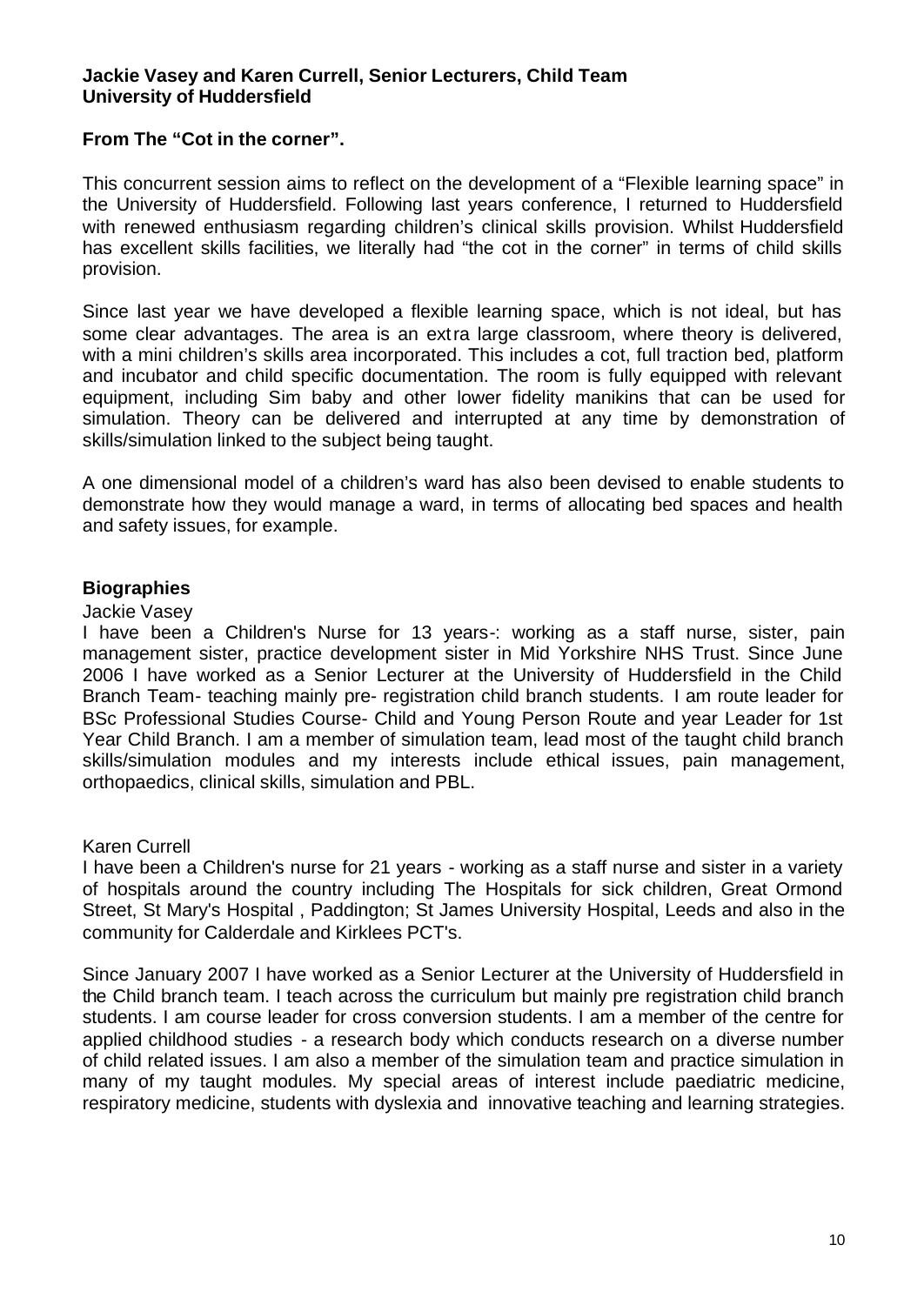#### **Debbie Porteous- Principal lecturer, Northumbria University School of Health, Community and Education Studies**

#### **Who is at risk in the delivery of clinical skills within a university setting, Students or Staff?**

Overall aim of paper;

To discuss the development of Good Practice Standards currently utilised at Northumbria University to facilitate the delivery of clinical skills teaching for undergraduate health students which includes nurses, physiotherapists, occupational therapists, operating department practitioners and midwives.

#### Abstract of presentation

Every person involved in the delivery of clinical skills within the School of Health, Community and Education Studies at Northumbria University should be safe and effective. There are significant risks involved for the student and academic in the teaching of clinical skills within the university setting.

Within the School of Health, Community and Education Studies a Clinical Standards group has being established to take the lead in establishing standards of good practice relating to the delivery of clinical skills to avoid accidents and minimise risk for both the student and member of staff.

The role and function of this group is to;

- \* Establish Good Practice Standards
- \* Review and monitor
- \* Provide advice and guidance on good practice
- \* Support staff in the delivery of sessions

The standards are clear and based on appropriate evidence which takes into account other recognised standards and clinical guidelines. Risk Management is incorporated to ensure a safe and secure environment for staff and students to learn within.

These standards will complement, not duplicate lesson plans developed by academics and they are all achievable within the resources available.

The aim for the student is to enhance the understanding of clinical skills required to enable the student to provide safe and effective practice within the clinical skills centre and practice setting.

Examples of good practice standards will be explored within the workshop and their will be an opportunity to view good practice standards relating to Basic Life Support sessions, Hand washing, First Aid etc.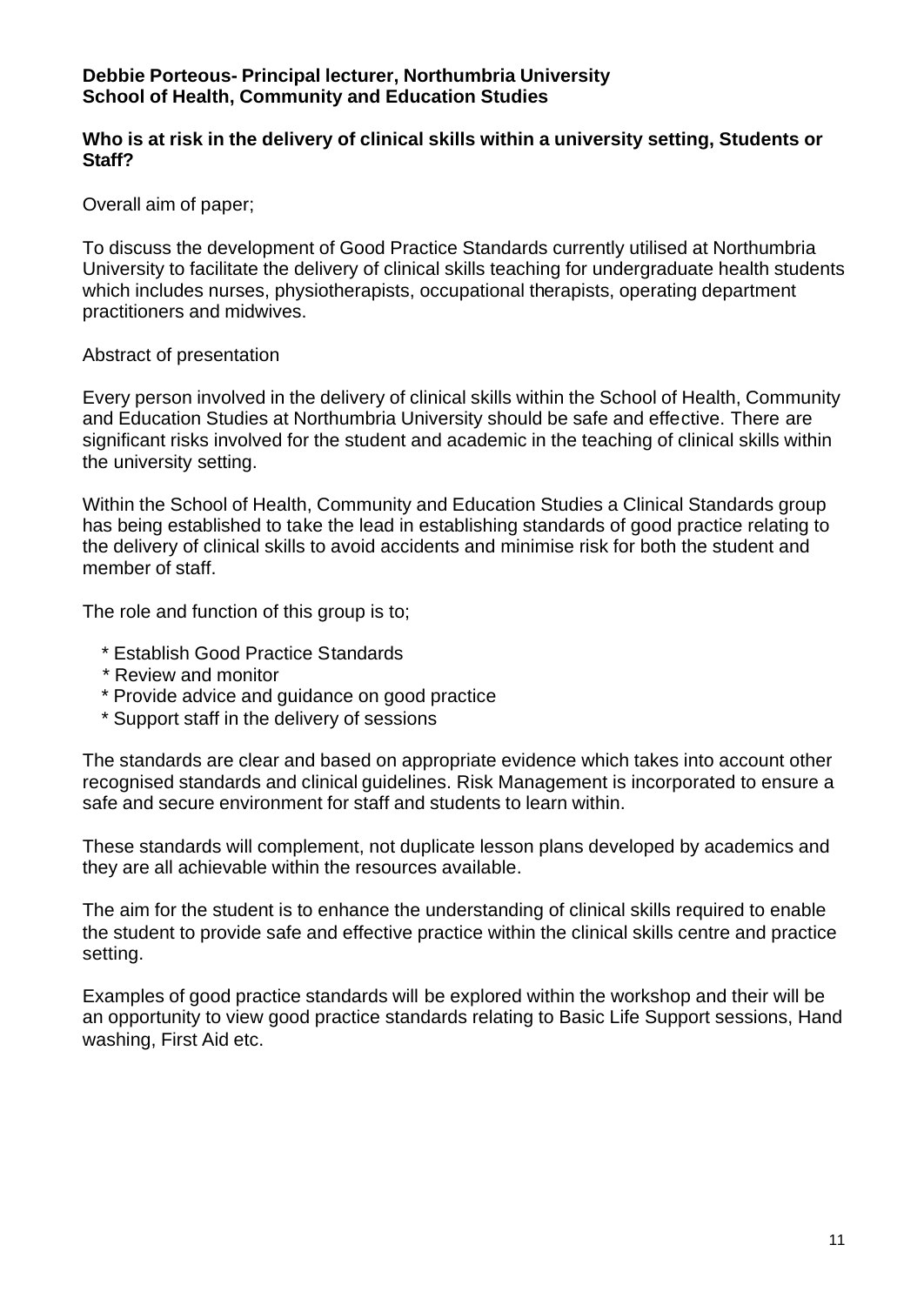# **Biography**

I am a Programme Manager (Pre-registration) Children's Nursing at Northumbria University. I have been at the University since Dec 1995 and have had various responsibilities but always at the forefront is that the student experience within the Children's nursing curriculum is paramount and that we are preparing practitioners of the future. Prior to commencing at the university I have worked in a variety of clinical settings caring for sick children and their families. My particular interest is student education and developing practice within caring for children and families.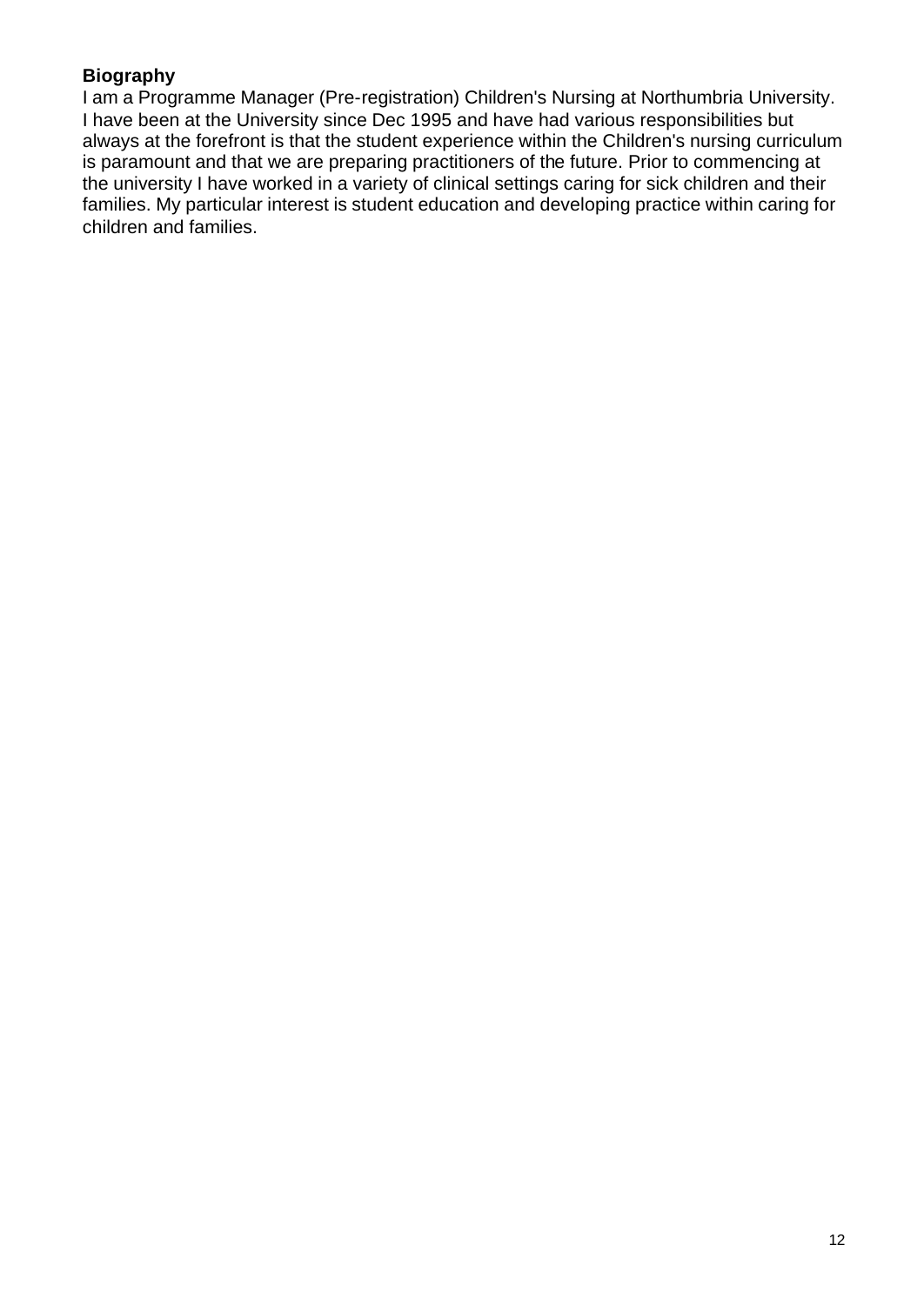# **Jane Hughes, Lecturer in Children's Nursing at the University of Manchester.**

#### **Integrating an Accredited Paediatric Life Support course into the Bachelor of Nursing Child branch curriculum: Innovation and Challenges.**

### **Background**

The Bachelor of Nursing Programme (BNurs) at the University of Manchester has been in existence for over 30 years. A newly validated Child Branch commenced in September 2002, and in response to local workforce drivers, some enhanced skill developments were included in this. In many NHS Trusts doctors commencing rotations into paediatric areas are required to undertake the (Accredited) Paediatric Life Support (PLS) course yet qualified nurses often do not get this opportunity until they have been in post for some time.

#### **Rationale**

Following consultation with academic and clinical representatives and review of the existing skills profiles in the paediatric nursing workforce, it was decided to include enhanced clinical skills teaching in the third year of the BNurs programme; therefore, the one day PLS course was integrated into the curriculum. This is an intensive, one day course using a theoretical and practical scenario based teaching and assessment approach. The author is not aware of any other pre-registration programmes where this course is integrated.

#### **Development/evaluation**

This paper will discuss the:

- Challenges involved when integrating the PLS into the curriculum and how these were addressed.
- Practical aspects of negotiating with providers and organising this resource intensive course.
- Outcomes of the innovation, including evaluations from students and medical/nursing instructors, completion rates and areas for further development/possible future innovations.

# **Biography:**

Jane Hughes is a currently working a Lecturer in Children's Nursing at the University of Manchester, she is also branch co-ordinator for the Diploma programme. She has a broad range of experiences within Children's Services in secondary and tertiary settings. Jane is an APLS provider and is involved in the delivery of key Paediatric Basic Life support sessions to Pre-registration Child branch students. Her research and clinical interests lie in acute children's services and, ambulatory care. Some of her research has involved, exploring the experiences of parent caring for their child following day surgery, assessment of children's temperature.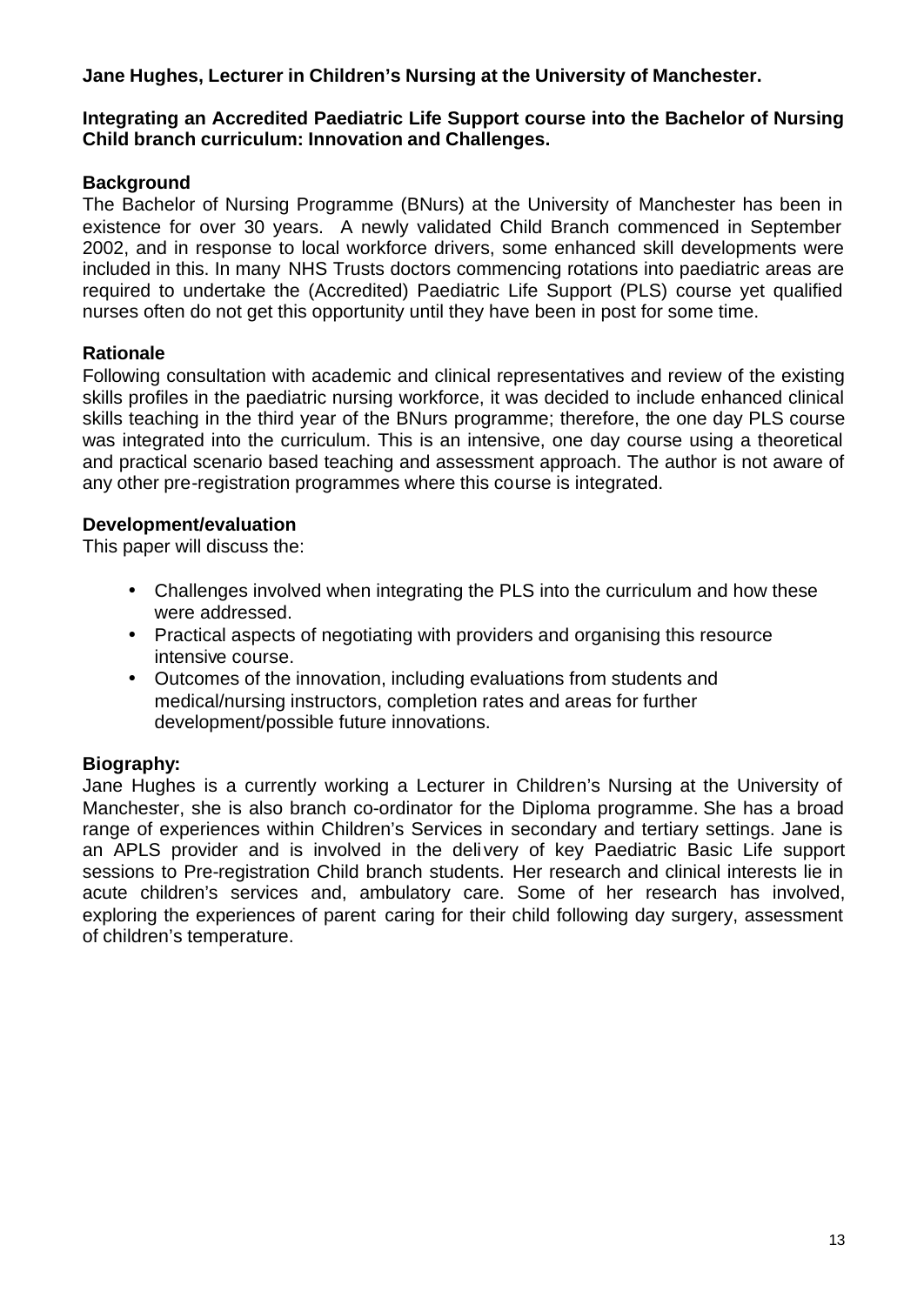**Sheila McQueen and John Thompson, Principle Lecturers, Northumbria University.** 

# **Learning and working together … the reality of developing a multi-professional curriculum, core skills for professional practice.**

#### **Aim**

In recent developments Northumbria University agreed a strategy and vision for the future delivery of clinical skills across the undergraduate health care pre-registration curriculum. This was part of the ongoing inter-professional and multi professional approach to health and social care.The drivers for change were influenced by the need to support the development of a health care workforce that can adapt to a dynamic health and social care environment including the need to improve efficiency in communication, the reduction in junior doctor hours and the blurring of professional boundaries for practice. Further to be able to work within an inter-professional and collaborative context and to be able to demonstrate appropriate levels of competence. (Skills for Health 2005) This presentation provides a fascinating insight into the collaborative process behind this innovation.

# **Abstract**

To facilitate this approach it was necessary to consider a new framework for clinical skills delivery which would ensure a robust, externally validated system of high quality learning and teaching, which places students at the centre of the strategy. A core aim of the curriculum is to enable students to acquire the skills for effective practice in a modernised, collaborative working environment where the perspective of patients is of central importance and inherent in the development of the Nursing and Midwifery Council (NMC) Essential Skills Cluster document and NMC (2004), National Health Service KSF (2004) and the Health Professional Council (2005). The option of a collaborative, curriculum initiative affords the opportunity to enhance skills across the professional boundaries and ensures students are fit for practice within a modernised health care environment.

This was achieved by creating a suite of programmes that share year long 20 credit modules titled 'Foundation' and 'Development' of Core Skills for Professional Practice; and Core Skills for Professional Practice – Transition.

The thematic content of the modules includes such skills as basic life support, conflict resolution, infection control, clinical decision making and assessment frameworks. It provided the opportunity to examine how professional negotiation to develop a collegiate response was achieved in determining which skills are core to adult, children's, mental health and learning disability nurses, midwives, physiotherapists, occupational therapists and operating departmental personnel.. The process of writing the modules was challenging and involved collaboration between representatives from adult, child mental health and Learning disability nursing, midwifery, operating department practitioners, physiotherapists and occupational therapists. The representatives formed the Core Skill Development group that fed into the strategic Operational group made up of senior representatives of each profession. As a sick children's nurse who has for over 25 years banged the drum that children are different, and children's nurses are unique, Sheila McQueen found that this resulted in personal and professional conflict. It was a challenge then to lead on the design of modules of multi disciplinary teaching and interprofessional learning whilst still retaining the uniqueness of each professional group. This paper discuss the journey to acceptance that core skills run through the practice of a range of professional groups and that skill acquisition can be taught to students in a multi-professional context.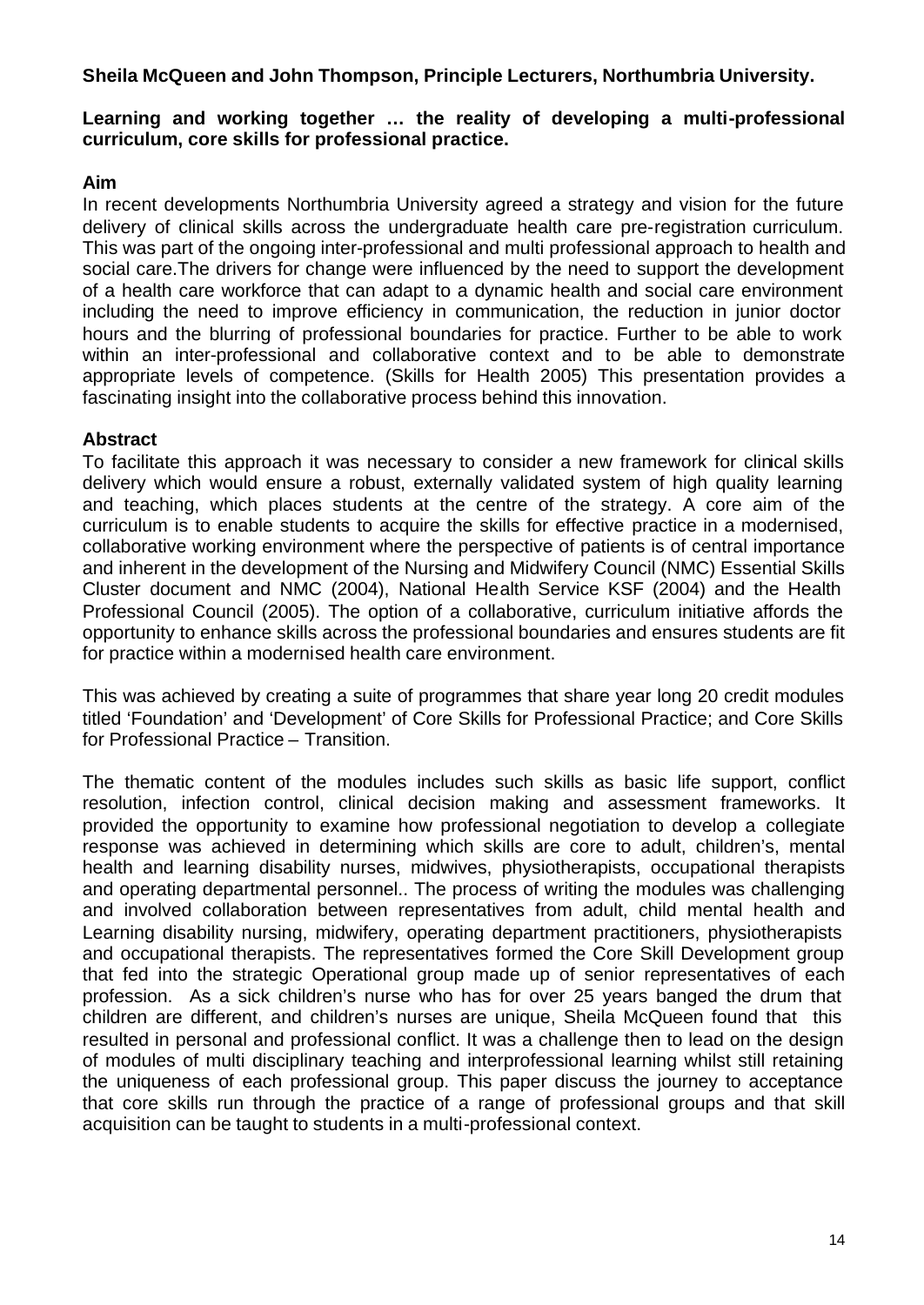#### **References**

Health Professional Council (2005) Standards of Proficiency HPC, London NMC, Essential Skills Cluster (Provisional) NMC, London NMC (2004) Standards for Proficiency for Pre-registration Nursing Education, NMC, London The NHS Knowledge and Skills Framework (NHS KSF), (2004) DH, London

### **Biography**

Sheila McQueen is a Principal Lecturer at Northumbria University, and has been the children's nurse representative in the development of the core skills for professional practice as part of the pre-registration undergraduate health curriculum. She has been a children's nurse for twenty five years, and was a senior nurse in children's intensive care for 15 years. Now works in pre and post qualifying Nurse Education at Northumbria University.

John Thompson is a Principal Lecturer at Northumbria University; he has been involved in the development of core skills for professional practice as part of the pre-registration undergraduate health curriculum. He holds BSc (Hons) degree in Health Studies and a Masters in Medical Science in Clinical Nursing, Midwifery and Public Health from the University of Sheffield. He is the Programme Manager for the accelerated Post Graduate Diploma in Adult and Mental Health Nursing and leads on clinical skill development.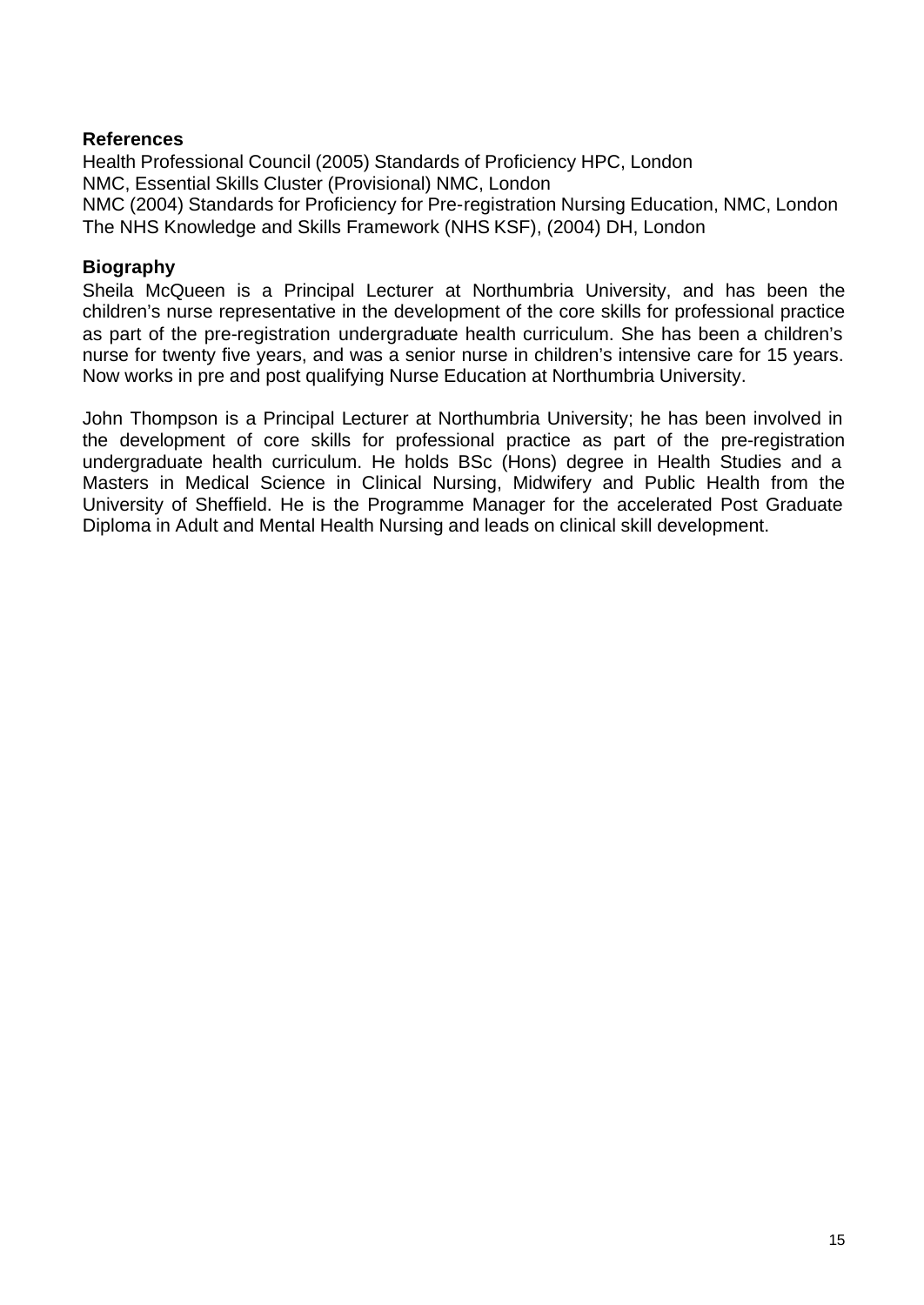# **Philomena Morrow and Doris Corkin, Queen's University Belfast.**

# **Enhancing Clinical Skills in an Interprofessional Simulated Learning Environment.**

# **Context**

Interprofessional education (IPE) is now well established within the Diploma / BSc (Hons) in Nursing Science Curriculum, Children's Nursing at Queen's University Belfast, since inception in 2006 (Morison et al, 2003; Morison and Stewart, 2005; Corkin and Clarke, 2007). The interprofessional programme employed within the school of nursing involves third year nursing and fourth year medical students undertaking a Paediatric and Child Health module. This learning, stimulating and supportive environment provides students with the opportunity to learn about their own and other professional roles and responsibilities in the care and treatment of children and to reflect critically on how this knowledge impacts on their ability to work as members of the team.

# **Aim of IPE Project**

This IPE project is currently being implemented in collaboration with the Centre for Excellence in Interprofessional Education (www.qub.ac.uk/ceipe) which is investigating opportunities for the development of shared learning within the curricula of medical and nursing professionals. Simulation using a SimBaby has been introduced to promote an integrated approach to student learning through the use of 'real life' scenarios. To encourage the development of practitioners who can think quickly, critically and analytically and facilitate students in the use of peer and self-evaluation as a means of promoting reflective practice. Presence of parent (nurse lecturer) requires that students communicate effectively, thus enhancing the concept of family centred care. A second workshop is currently being planned to disseminate to other clinical teaching areas both regionally and nationally.

# **Key findings**

On completion of SimBaby sessions students are invited to complete a questionnaire using a Likert scale aimed at ascertaining student's reactions to the learning experience and focus groups were used to evaluate student experiences. Ongoing findings suggest that students evaluate this learning experience very positively. Student comments included: 'I think we should have much more exposure to SimBaby training as it is very useful and practical and memorable learning tool'.In addition, IPE simulation enables students to identify their personal and professional learning requirements to achieve proficiency for future practice. Above all, students valued the opportunity to exercise clinical judgement and decision making skills without endangering the child.

# **References**

Corkin, D and Clarke, S (2007) Children's nursing education: 'the future characterised by paradoxes'. Paediatric Nursing, 19(8): 27-30.

Morison, S; Boohan, M; Jenkins, J and Moutray, M (2003) Facilitating undergraduate interprofessional learning in healthcare: comparing classroom and clinical learning for nursing and medical students. Learning in Health and Social Care, 2(2): 92-104.

Morison, S.L and Stewart, M.C (2005) Developing interprofessional assessment. Learning in Health and Social Care, 4(4): 192-202.

Queen's University Belfast, Centre for Excellence in Interprofessional Education www.qub.ac.uk/ceipe/current/projects (Accessed 21/02/08).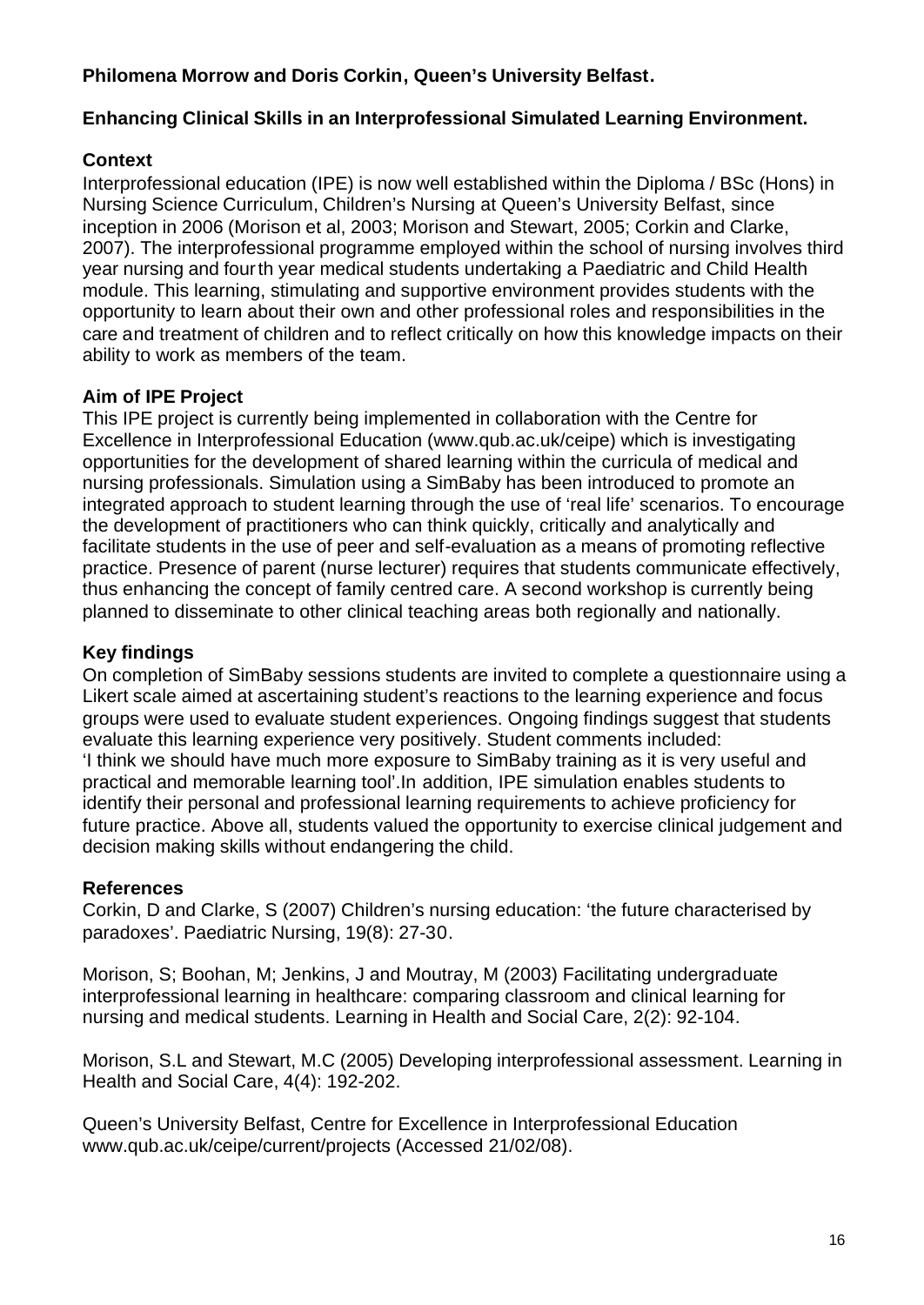# **Biographies**

#### Doris Corkin

Doris has both adult and children's training, specialised in neonatology, has worked in an acute medical / surgical ward for six years and instrumental in establishing a new community children's nursing service before accepting current teaching position in 2003.

 Teaching commitments include pre and post registration children's nursing with interests in the nursing care of children and young people with complex / palliation needs. As a module and programme co-ordinator Doris makes every effort to develop children's nursing through inter-professional education, QUB teaching awards, conference presentations and publications.

#### Philomena Morrow

Philomena's interests include cardiology, respiratory care, diabetic and burns / plastic surgery in children and publications relate to subject areas. Since 2000, Philomena has been involved in leading and developing IPE within children's nursing and medical education and awarded on two occasions QUB teaching awards.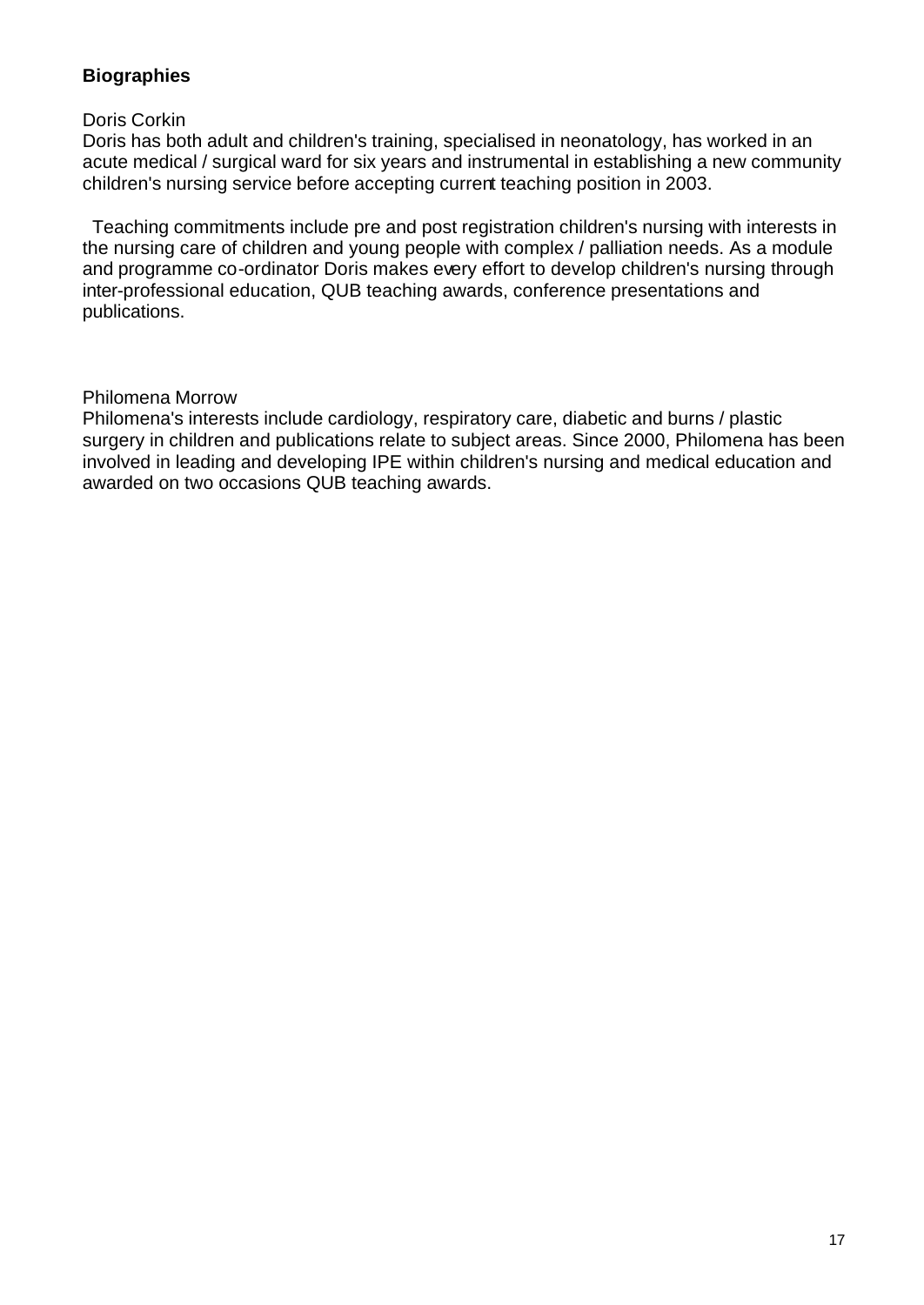**Rachel Byatt and Carol Blackmore, Lecturers, Department of Nursing, Faculty of Health. University of Central Lancashire.** 

#### **Assessing clinical skills of student nurses via formative OSCE's**

#### **Aim**

To reflect on the usefulness of a formative OSCE in assessing clinical skills and how it prepares students for summative OSCE within their final year.

#### **Abstract**

In the nineties Project 2000 was the philosophy that underpinned Nurse Education, following completion there was a concern that staff nurses' lacked the skills required to practice within their role (Biley & Smith 1999). Further the United Kingdom Central Clearing Council (UKCC) compiled 'Fitness for Practice' (UKCC 1999) this investigated the concerns and found that in some clinical skills they were not fit to practice.

The Department of Health (DOH 1999) developed Making a Difference; set out guidelines for a new curriculum that incorporated skills acquisition. Within this curriculum a year long module has been devised that focuses on the clinical skills used within children's nursing, the module includes a formative OSCE that allows the students' to demonstrate their ability to perform skills. Furlong, Fox, Lavin and Collins (2005) describe an OSCE as an effective method of assessing students' clinical skills in an objective manner. Within nursing education using OSCE in a formative manner enhances students' skill attainment (Alinier 2003).

The module is in the first year of child branch and the OSCE takes place nine months into the module. The students receive a preparation session prior to it and they are given 8 topics to revise (4 of which will be in the OSCE). The OSCE comprises of 4 stations, a lecturer assesses each station. The students spend 6 minutes at each station (4 minutes working through a scenario giving rationale) and 2 minutes for feedback and discussion. They receive written feedback and discuss strengths and weaknesses demonstrated on the whole the following week. Although OSCE is considered to be extremely stressful (Marshall & Jones 2003) the students do value it after successful completion.

This presentation will highlight the commencement, development and evaluation of this innovative strategy.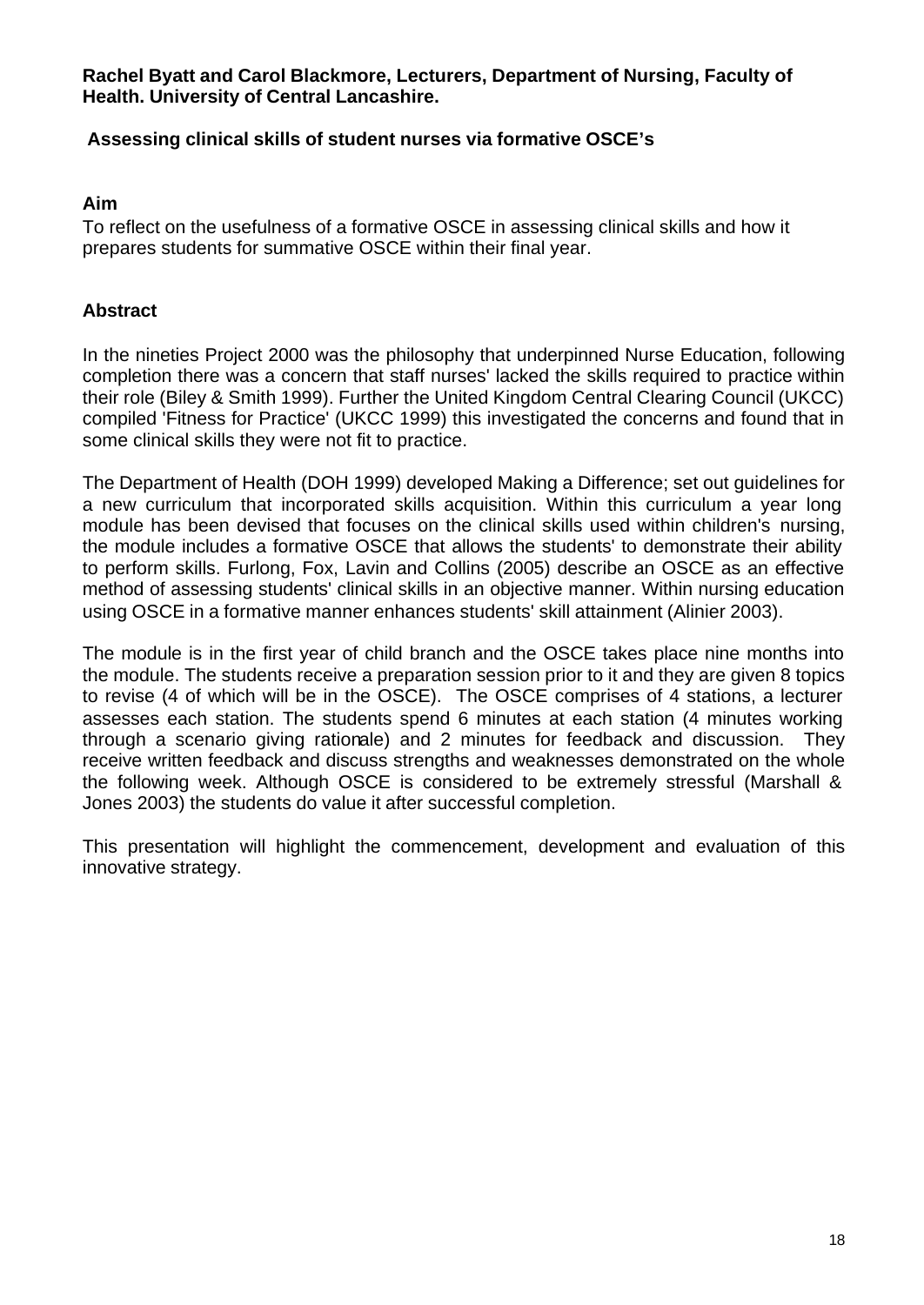#### **References**

Alinier, G. (2003) Nursing students' and lecturers' perspectives of objective structured clinical examination incorporating simulation. Nurse Education Today. (Vol. 23, pp. 419-426

Biley, F.C. & smith, K.L. (1999) Making sense of problem-based learning: the perceptions and experiences of undergraduate nursing students. Journal of Advanced Nursing. Vol. 30, No. 5, pp. 1205-1212

Furlong, E, Fox, P, Lavin, M & Collins, R (2005) Oncology nursing students' views of a modified OSCE. European Journal of Oncology Nursing. Vol. 9, pp. 351-359.

Marchall, G. & Jones, N. (2003) A pilot study into the anxiety induced by various assessment methods. Radiography. No. 9, pp. 185-191

United Central Clearing Council For Nursing, Midwifery & Health Visiting (1999) Fitness for practice: the UKCC commission for Nursing & Midwifery education. London: UKCC

# **Biographies**

Rachel Byatt

As a member of the children's nursing division Rachel is contributes to teaching and learning on the pre-registration curriculum and post -registration modules. She has an interest in problem-based learning, clinical skills and numeracy within nursing. She is admissions tutor for the division and is module leader for Developing skills and Competencies in children's nursing which assesses students via an OSCE and written examination. She is part of the team who is developing and writing the new children's curriculum.

Rachel has a wealth of experience in the acute hospital setting, specialising in nursing children with medical, surgical, ENT and orthopaedic conditions. Also nursing children who are admitted into the children's medical emergency department. Rachel works within the clinical setting at least once a month; this enables her to maintain her clinical knowledge and skills. This allows her to link theory and practice and enables her to bring her clinical knowledge in to the University setting. She has a particular interest in numerical skills of nurses' and incorporates this into her teaching where applicable.

Rachel also teaches on a number of modules in the common foundation programme focusing on generic nursing theory and skills.

#### Carol Blackmore

Carol is a member of the children team within the child branch nursing division and teaches on both the pre registration and post registration nursing curriculum. She is the module leader of a child branch second year module which incorporates many aspects of children's nursing such as child development theories, play, communication, safeguarding and protecting children and care of children with complex needs.

Carol has been involved in the development of competency based practice assessment document and at present is part of a team developing the new child branch nursing curriculum. Carol has a wealth of experience as a children nurse and has worked mainly with the acute setting of paediatric medicine and surgery and also many years management experience as a ward sister prior to coming into teaching. Carol is interested in the acute care and management of the sick child and also supporting children and their families who have chronic or complex needs.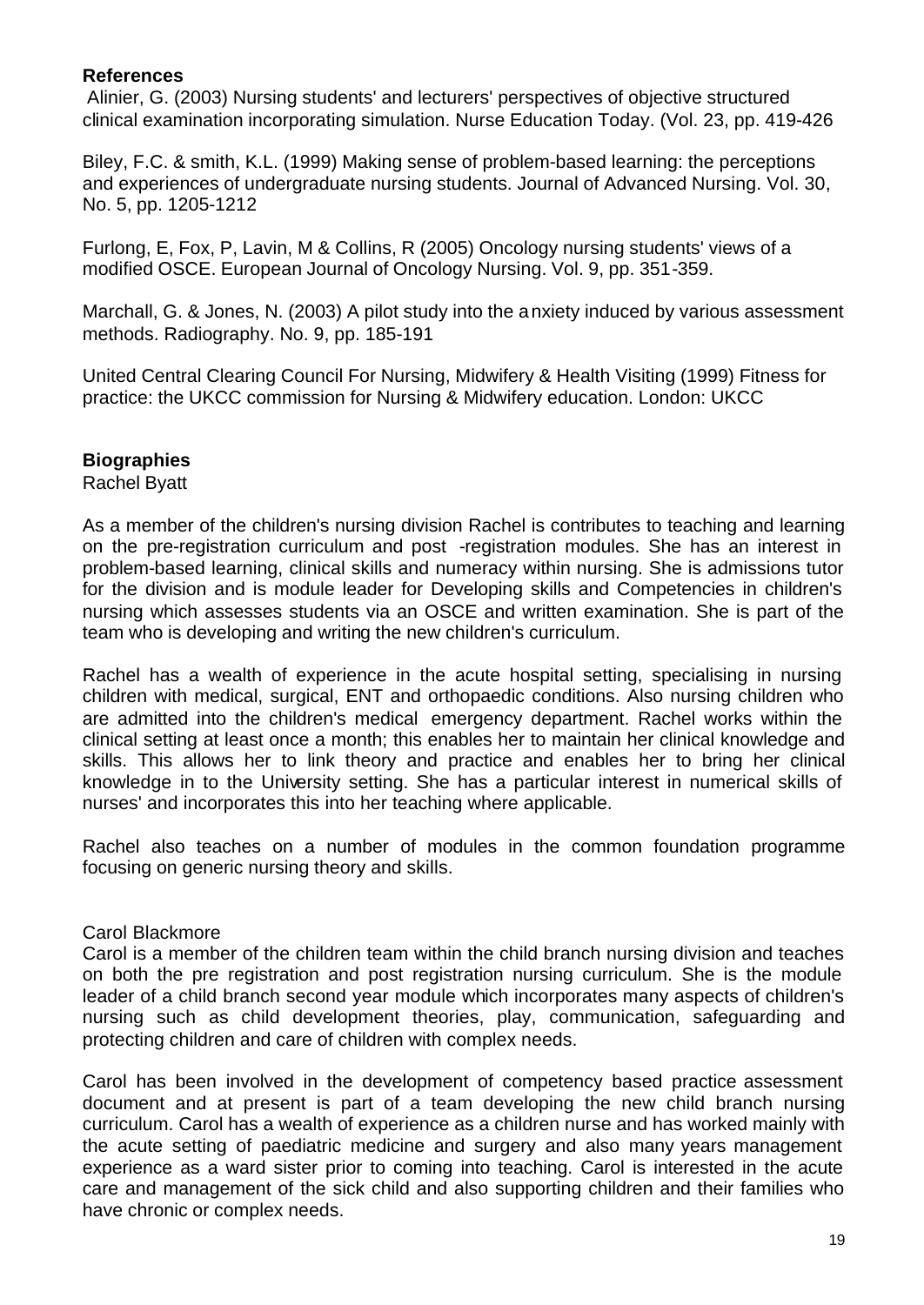**Cilla Sanders and Michelle Green, Lecturers in Children's Nursing, University of Leeds.** 

#### **The Student's perspective of OSCE assessment in Undergraduate Child Branch**

This workshop will explore OSCEs from the student's perspective and bring about discussion with regards to teaching methods and support mechanisms for this type of assessment.

#### **Biographies**

#### Cilla Sanders

Cilla Sanders is a lecturer in Children's nursing at the University of Leeds and has worked as a Children's Community nurse for 10yrs and as a children's nurse practitioner in an inner city Children's Clinic for 7yrs.

#### Michelle Green

Michelle Green is a lecturer at the University of Leeds and has worked in both neonatal and paediatric intensive care for 17yrs.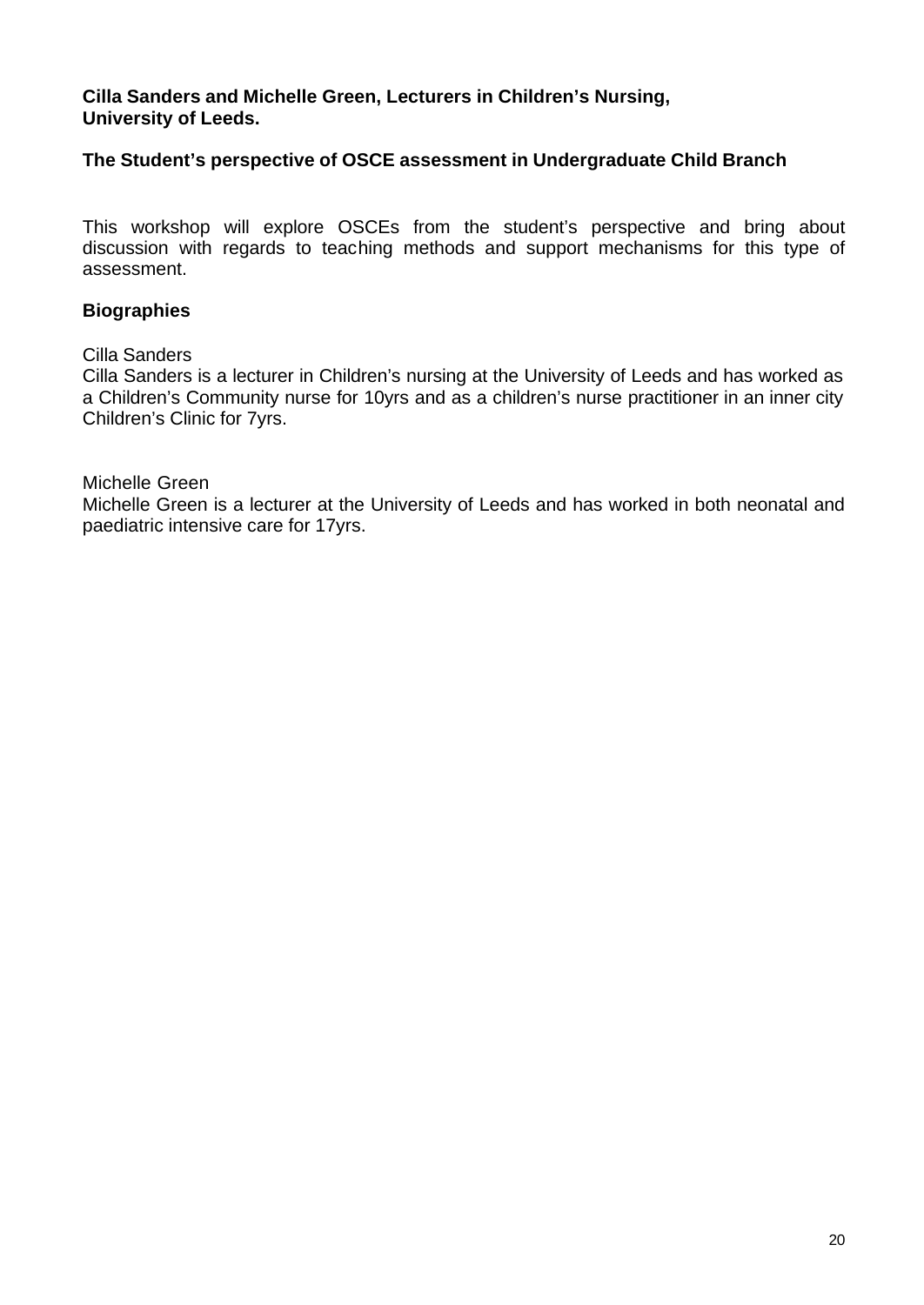**Martin Early Senior, Lecturer and Karen Gradwell, Lecturer/Practitioner. Department of Nursing, Faculty of Health. University of Central Lancashire.** 

#### **The Student's Lived Experience of a clinical PBL/OSCE Module**

#### **Aim**

To reflect on the lived experiences of a group of 3rd year child branch nursing students as they undertook a clinical PBL Module, which is assessed by an OSCE.

#### **Abstract**

Since the inception of Project 2000, (United Kingdom Central Council) (UKCC) (1987) there has been the accusation from some quarters in the NHS that nurse training does not give the students the necessary critical thinking and problem solving skills in order to competently fulfil their role, once qualified.

As a result, the present pre-registration nursing curriculum 'Making a Difference' (D.O.H.) (1999) was developed and implemented. Its emphasis is on clinical skills acquisition and competency based learning. Within this curriculum a module has been developed using PBL and OSCE as teaching and learning strategy to help prepare student nurses for professional practice. Bailey and Smith (1999) state that PBL encourages critical thinking, and learners are stimulated to question their existing knowledge. Alinier (2003) states that an OSCE can be used to enhance skill acquisition through simulation.

Throughout the module, the students work through a clinically based PBL activity, and are then assessed via an OSCE, which is directly linked to the PBL. Throughout the PBL activity the students are allocated a facilitator who guides and supports them through the activity and prepares them for their OSCE. The level of support given is designed to promote their confidence and competence, which should be demonstrable by the OSCE. However, from our experience, this is not usually the case. Anxiety before undertaking the OSCE generally is high, however, the feedback following it is 'always' extremely positive.

This presentation will be supported by PowerPoint, highlighting the students' thoughts and feelings throughout this module

#### **References**

Alinier, A. (2003) Nursing students' and lecturers' perspectives of objective structured clinical examination incorporating simulation. Nurse Education Today 23 Pp 419-426.

Bailey, F. Smith, K. (1999) Making sense of problem based learning: the perception and experiences of undergraduate nursing students. Journal of Advanced Nursing. 30 (5) Pp1205-1212.

Department of Health (1999) Making a Difference. Strengthening the Nursing, Midwifery and Health Visiting contribution to health and healthcare. London. DoH.

United Kingdom Central Council for Nursing, Midwifery and Health Visiting (1987) Counting the Cost. London. UKCC.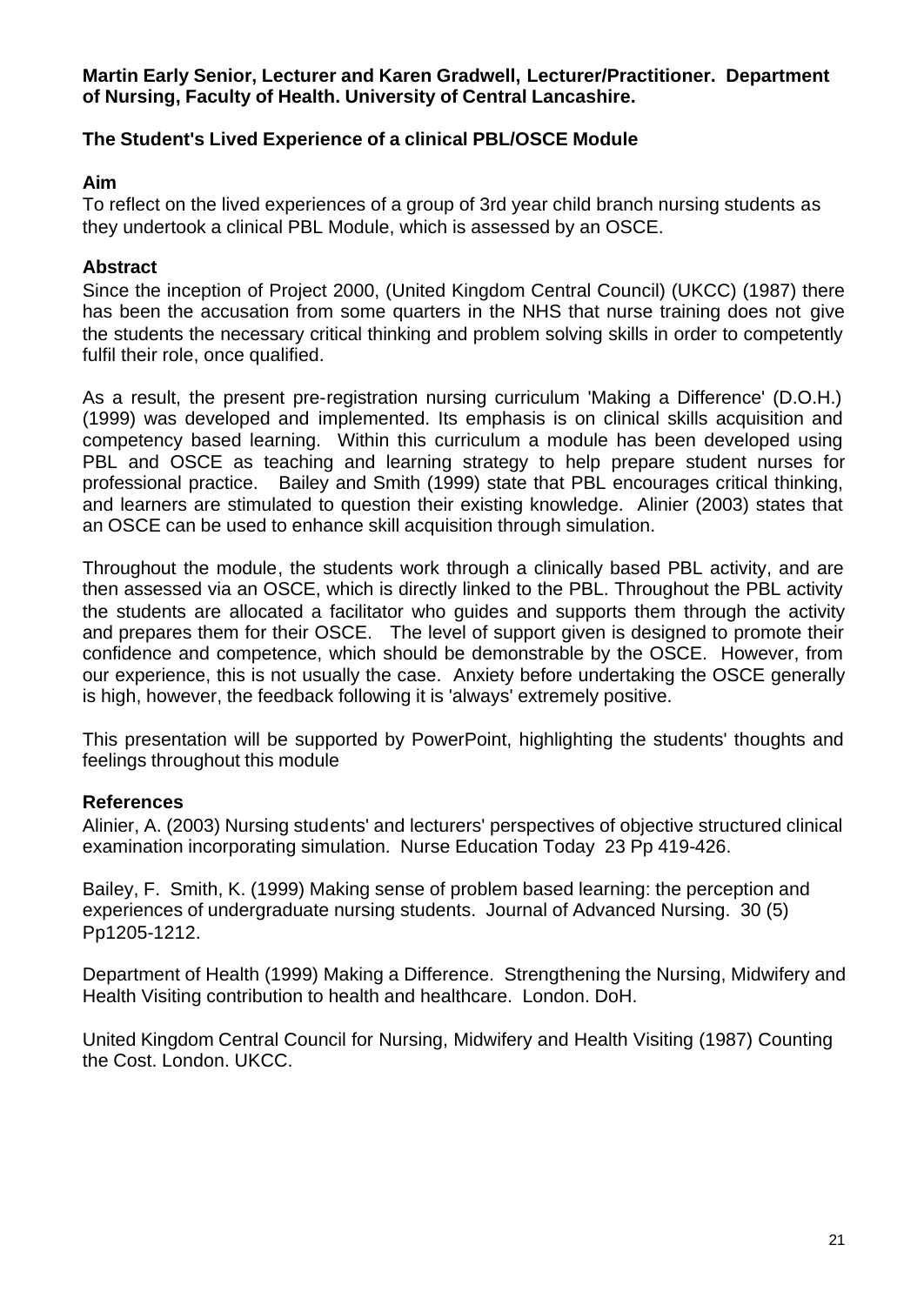# **Biographies**

#### Martin Earley

As a member of the children's nursing team, Martin provides teaching and learning for both the pre-registration and post-registration nursing (Children) curriculum. He has an interest in Problem Based Learning as teaching and learning method within a variety of modules within the pre registration (child branch) and post registration curriculum. One of his pre-registered modules is assessed by OSCE. He has attended and presented at an International Conference on PBL.

Martin's vast clinical experience in children's nursing enables him to link the theory to clinical practice extremely effectively, bringing 'real' clinical issues into the classroom. His teaching and learning interest centres on High Dependency and Intensive Care nursing, and the clinical interventions within children's nursing. He has a particular interest in children's resuscitation, which he incorporates into his teaching sessions where possible.

He is the module leader for a variety of modules (both pre registration and post registration).

He contributes to the teaching of managing violence and aggression and breakaway techniques and moving and handling within both CFP and child branch.

#### Karen Gradwell

Karen works full time but divides her time between clinical practice and teaching with the children's nursing team. Three days a week Karen works as a Sister on the Paediatric Unit in Blackburn, for the remaining two days she works for the University on a secondment basis.

Karen provides teaching and support on both pre-registration and post-registration modules. With her ongoing clinical experience in both medical and surgical paediatrics Karen has responsibilities for maintaining the skills support for the students both in the classroom and on the wards. Karen's main area of interest is in the acute care of children in hospital.